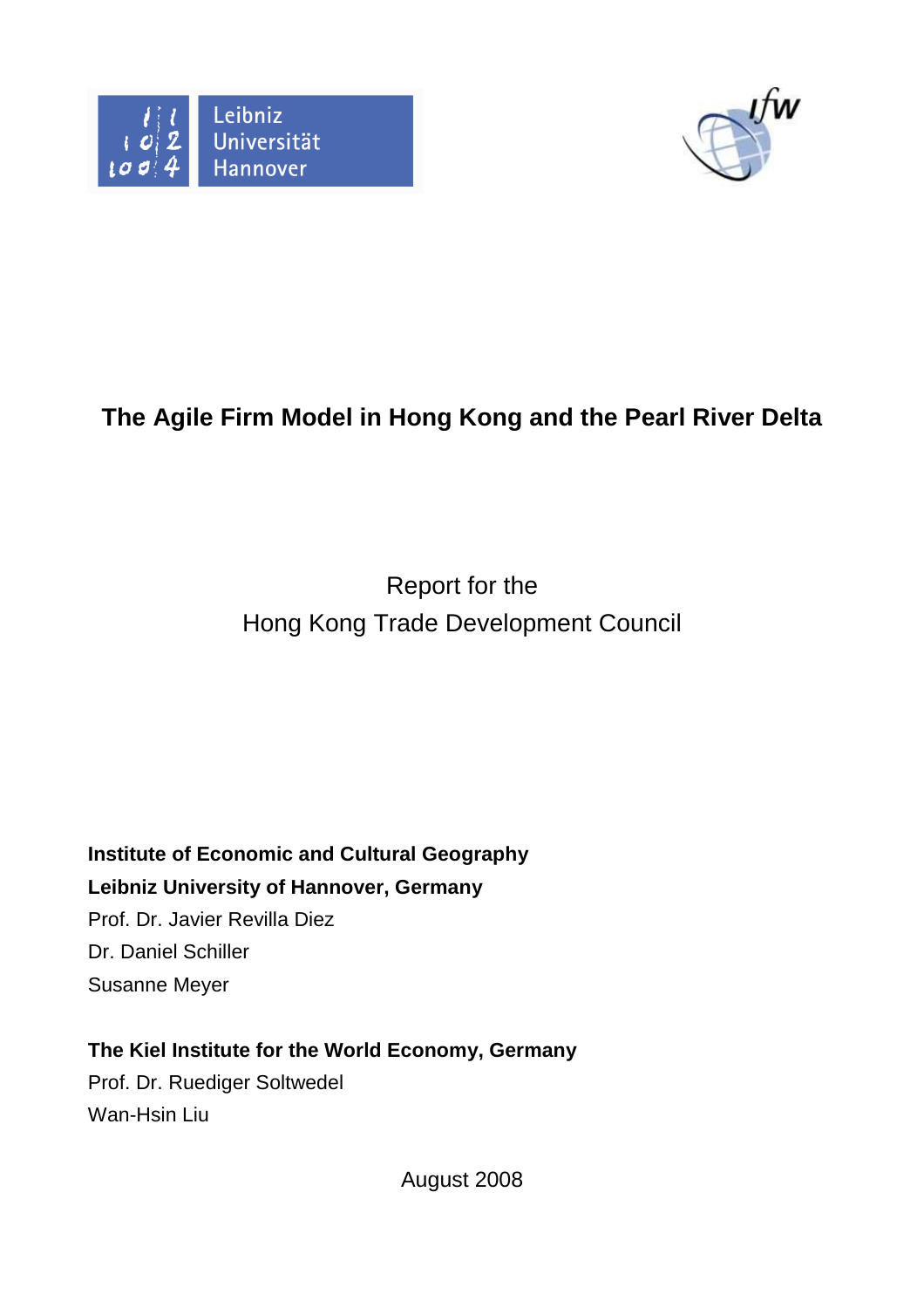## **Table of Contents**

| $3^{\circ}$ |  |
|-------------|--|
|             |  |
|             |  |
|             |  |

## **Figures**

|--|

### **Tables**

| Table 2.4: Reasons for fulfilling business tasks via personal networks in the PRD                |  |
|--------------------------------------------------------------------------------------------------|--|
| Table 2.5: Tasks which are fulfilled via personal relations to government officials in the PRD 9 |  |
| Table 2.6: Share of firms with high and modest growth by ownership and strategic orientation 10  |  |
| Table 3.1: Organisation of customer and producer relations of firms in HK and the PRD 13         |  |
| Table 3.2: Organisational form and years of working experience of surveyed firms in HK 13        |  |
|                                                                                                  |  |
|                                                                                                  |  |
|                                                                                                  |  |
|                                                                                                  |  |
| Table 4.2: Criteria for efficient absorption of external knowledge – firms in the PRD 19         |  |
|                                                                                                  |  |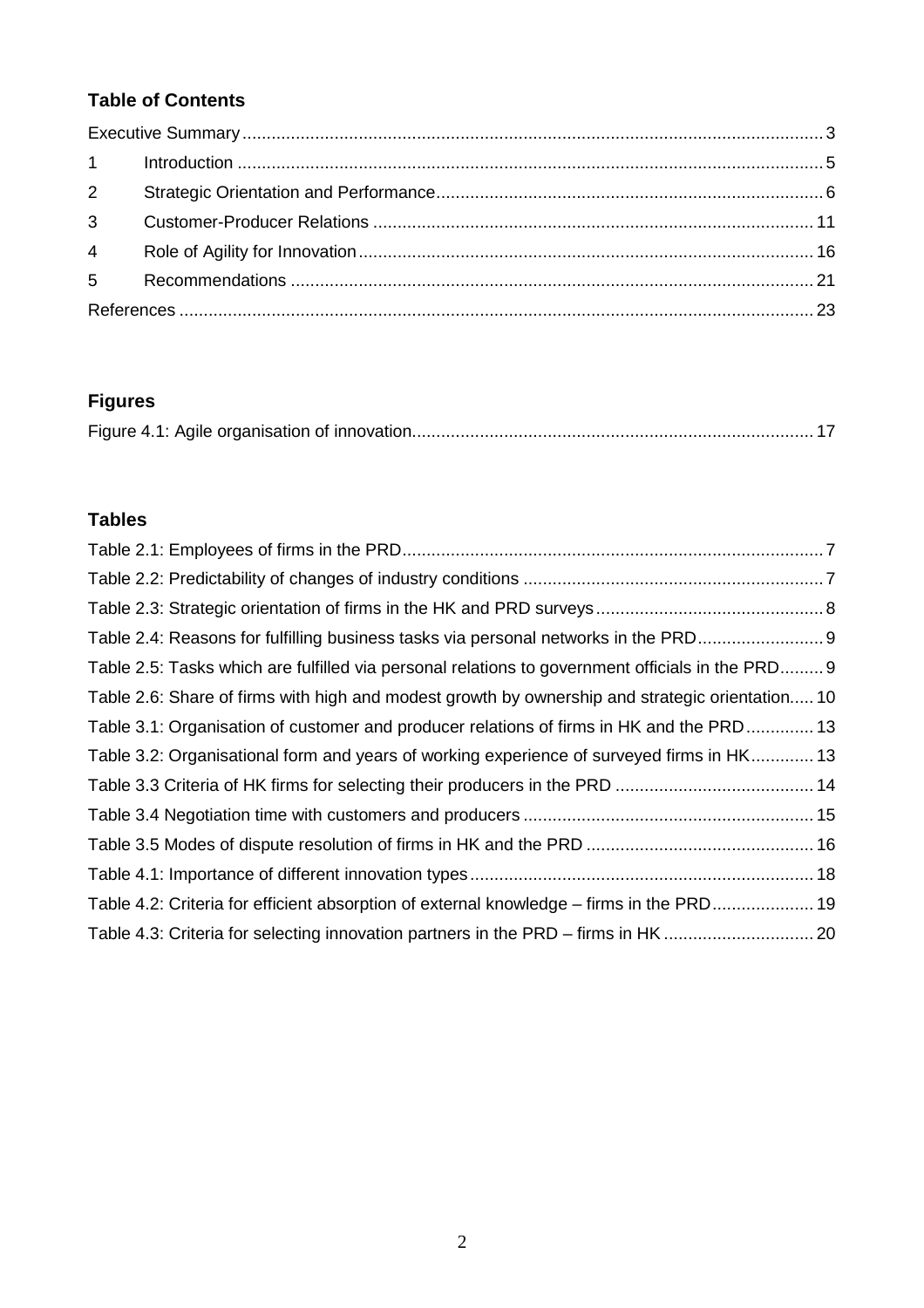#### **Executive Summary**

It is the purpose of this report to present and discuss findings from two surveys of electronics firms in HK and the PRD. The paper examines how the agile firm model works and whether it can be transformed into a sustained competitive advantage on world markets. Agility refers to a combination of flexibility and informality in business practices which enables firms to adapt to changing industry and market conditions in a highly competitive and rapidly changing business environment.

#### *Strategic Orientation and Performance*

Most firms in HK and the PRD are facing *increasing competition* in the market of their main product, while changes of government regulations and the volatility of prices and demand are hard to predict. Most *changes in industry and market conditions* are better anticipated by firms in HK or by HK-owned firms in the PRD. When customers require a quick *expansion of production capacity,*  the hiring of workers is the most serious bottleneck.

Firms in HK are using a more diversified *mix of strategies* than firms in the PRD as a result of more sophisticated processes of strategy formulation. Smaller firms are often short-term-oriented. Informality, c.f. p*ersonal networks,* are more important for doing business in the PRD than in HK. Most firms use them more as an opportunity to increase flexibility and responsiveness than as a necessity to survive in an uncertain institutional environment. In the future, firms will still capitalise on informality in accordance with the agile firm model to increase their flexibility.

Firm strategy has a significant impact on *performance*. Innovation- and improvement-oriented strategies result in significantly higher growth rates than short-term orientation. However, many companies are still able to perform well without applying the latest technology and radical innovation. Firms in the PRD with a HK link perform better than those without.

#### *Customer-producer relations*

Customer-producer relations are analysed to determine whether *informal modes of interaction result in higher flexibility*. The electronics industry in HK and the PRD is *well connected to global markets.* They have to adapt to the flexibility required by leading global firms. In this context, firms in HK apply informal modes in their customer producer relations, but always in combination with more formal modes. This is their way of increasing flexibility.

Firms in HK organise their *relations to customers on a market basis* to achieve flexibility, but they prefer *full control of their producers* in the PRD. Recently, more firms in HK have been cooperating with Chinese producers instead of expanding their own production facilities. When firms in HK select *cooperation partners,* they apply a combination of formal and informal modes to flexibly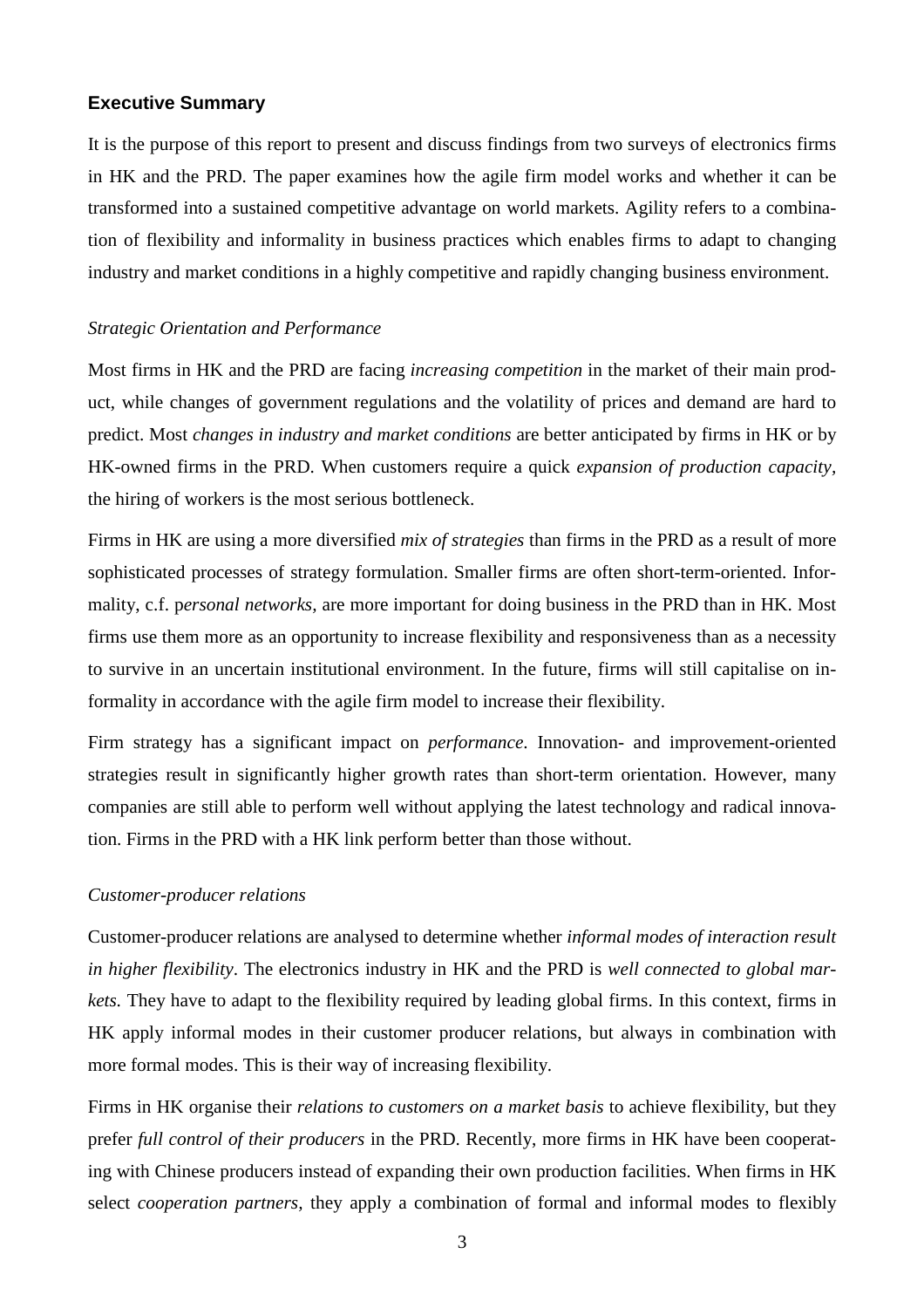choose the most appropriate option. Firms need to *minimise negotiation time* to compete on a global scale. Our survey results indicate that cooperation based on informal modes of understanding can guarantee a quick and flexible response on global markets. Half of the firms in HK settle *conflicts with producers* by negotiations based on informality in order to keep privacy and confidentiality. Informal modes increase the choice of options to solve disputes.

#### *The Role of Agility for Innovation*

Firms operating in HK and the PRD are encouraged to engage in more innovation activities to cope with intensified competition. These activities, however, require long-term capital investment and innovation outcomes usually involve a high degree of uncertainty. The agility concept is expected to play an important role not only in allowing rapid adjustments to market volatility and new market needs, but also in aiding the innovation operation of firms in HK and the PRD.

Our analysis finds that firms in HK and the PRD indeed tend to apply certain informal methods to better utilise the great behavioural scope of external sources and cooperation partners, which can then increase their flexibility with respect to different aspects of innovation activities. However, not all informal factors are of the same importance in this regard. "Long-term business relationships", "expertise" and "reputation" are the informal, but quality-related factors seen to have greater importance, compared to others such as "spatial proximity", "cultural similarity" and "pure personal relationships". Such differentiation may be attributed to the specific long-term and costly characteristics of innovation activities and different potential influences of different informal factors on the partners' or information providers' opportunistic behaviour as perceived by firms in HK and the PRD.

In addition, we have found that applying informal factors such as "reputation", "expertise" and "long-term business experiences" in innovation activities is indeed advantageous for the sales performance of firms in HK. In contrast, such positive effects can not be found in case of the PRD. The extensive business networks and business experience of firms in HK may be one of the reasons for greater effectivity in turning the positive effects of informal practice into increased operational flexibility and further improvements in business performance.

#### *Recommendations*

We conclude that HK SMEs should continue to capitalise on innovative combinations of formal and informal business practices. If both are integrated, as suggested by the agile firm model, it will offer a unique possibility to transform the recent strengths of HK manufacturers into a sustained competitive advantage. Based on our data, we have derived recommendations as to how HK firms could *strengthen the agile firm model* and what they should do to *improve their competitiveness* in addition to being agile.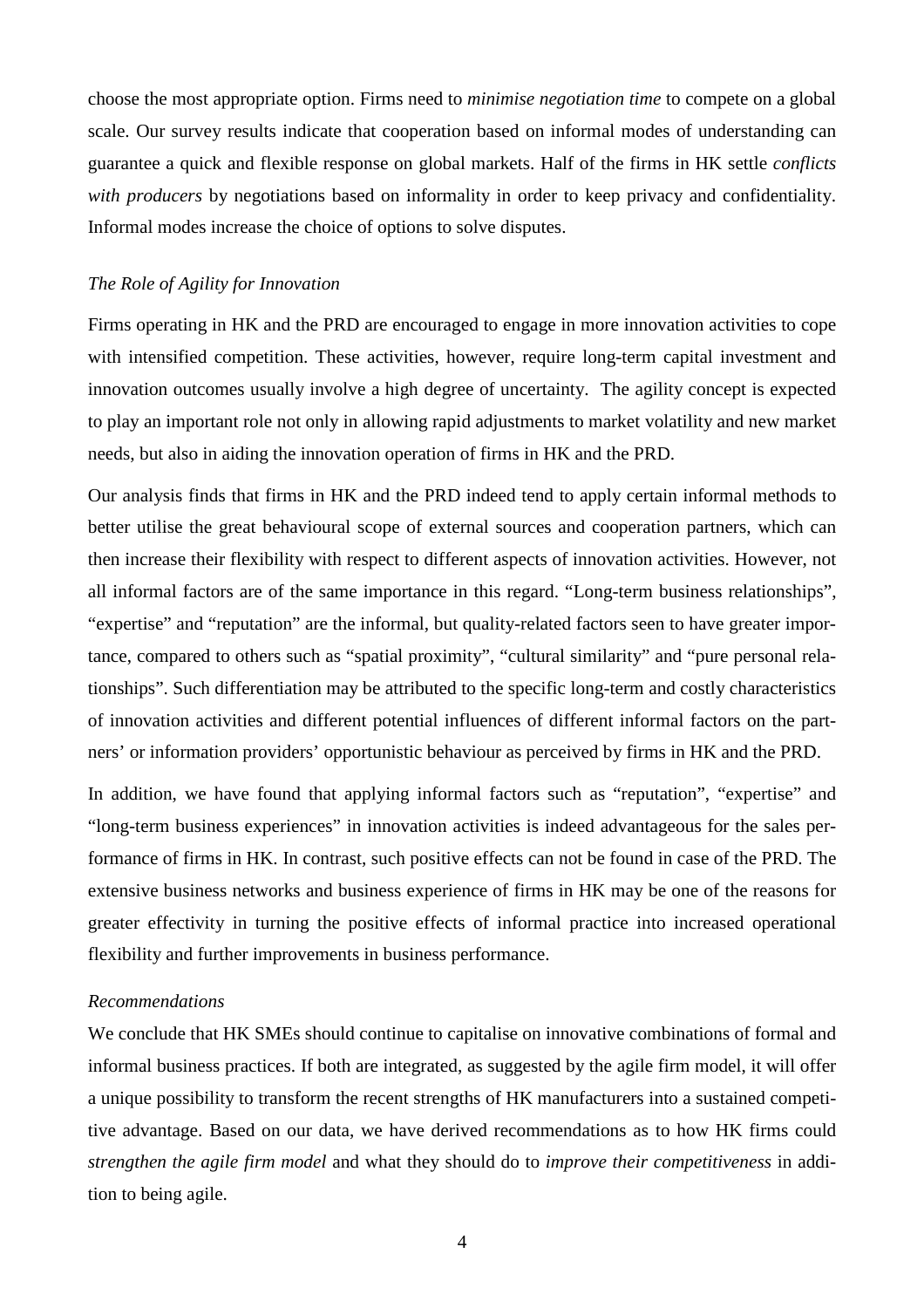#### **1 Introduction**

The opening of China during the last thirty years has resulted in tremendous cross-border economic activities by Hong Kong manufacturers in the Pearl River Delta (PRD). The 'front office-back factory' business model has facilitated the rapid industrialisation of the PRD and the transformation of the HK economy towards sophisticated manufacturing-related business services (FHKI 2007). More recently, the competitiveness of the business model has been put under strain by forceful challenges changing the business environment in the PRD: rising production costs, upgrading pressures, new regulations for export processing businesses, labour shortages, more employee-friendly labour laws, and environmental issues. On the global scale, the oil price hike, quality concerns, economic downswing in major customer markets, and new competitors at other locations are major issues.

Against this background, it is the purpose of this report to present and discuss findings from two surveys of electronics firms in HK and the PRD conducted in 2007 and 2008. The project is based on the agility hypothesis which supposes that business in highly competitive environments depends on competencies and resources of firms to capitalise on formal and informal business practices alike in order to gain flexibility. The results of our analysis may help to better understand how the HK-PRD business model developed and how it may be able to sustain its competitiveness in the face of new challenges.

*The agile firm model:* In emerging economies such as China, economic activities of many companies are still located at the lower end of the value chain. Cost efficiency usually outweighs the requirement of advanced technological capabilities in such an environment. In this context, agility refers to a combination of flexibility and informality in business practices. Agility can be defined as flexibility achieved by informal business practices. Informality refers to the nature of social ties and codes, while formality is characterised by explicit rules, for example oral versus written arrangements, open-ended versus precise agreements, personal versus impersonal processes. In this paper, informality is not used with negative connotations, but rather as a term indicating a zeal for economising transactions. Flexibility is a firm's ability to adapt itself to changing industry and market conditions in a highly competitive and rapidly changing business environment.

*Structure of the report*: Chapter 2 gives an overview of the two surveys which is followed by an analysis of industry and market conditions, strategic orientations, and performance. Chapter 3 focusses on customer-producer relations. Chapter 4 analyses to what degree the firms interviewed are engaging in innovation and upgrading activities to sustain their long-term competitiveness. The final chapter provides recommendations on how to remain competitive by using agile firm organisation.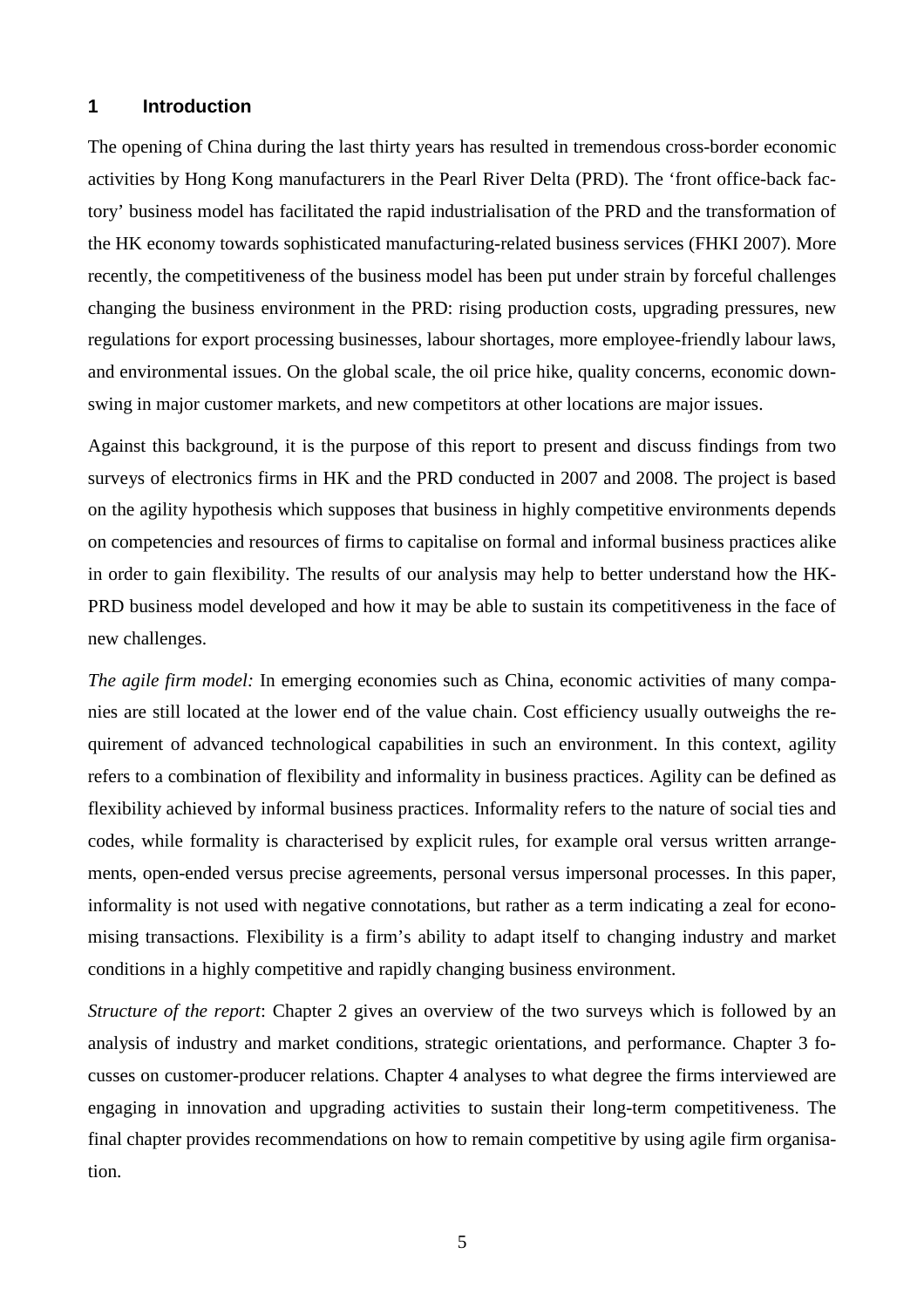*Data and methods:* The data for this paper has been collected from two surveys of electronics firms in HK and the PRD. The electronics industry has been selected because it is the most important manufacturing industry in the PRD and closely connected to HK via cross-border business models. The electronics industry covers a broad range of activities from household appliances and consumer electronics to semiconductors and integrated circuits. It consists of companies which produce parts and components, and companies which assemble final goods. In the HK survey, 3,000 randomly sampled companies from the HKTDC database were contacted and 104 firms were interviewed by the Social Science Research Centre of Hong Kong University. In the PRD survey, firms were selected from the Guangdong Electronics Company Catalogue 2007 (Dongguan) and from a list of the Statistical Bureau of Guangzhou (Guangzhou) in special industrial districts with a high density of electronics firms. In total, 222 interviews were carried out. 116 of these firms are located in Guangzhou, 89 in Dongguan, and 18 in adjacent districts. In addition to the surveys, we conducted indepth interviews with large electronics companies in Hong Kong and with experts in HK and the PRD, for example with bankers, lawyers, traders, politicians, and academics.

#### **2 Strategic Orientation and Performance**

 $\overline{a}$ 

Description of the sample and the HK-PRD link: 79 out of 104 companies in HK are wholly HKowned firms, 14 are joint ventures with HK firms, and 11 firms have no owner from HK. 124 firms in the PRD are wholly Chinese-owned companies, 74 are wholly foreign-owned and 19 are joint ventures; 5 did not disclose their ownership. 39 companies out of 222 in the PRD are HK-owned. Firms in HK are on average 14 years old and have been active in the PRD for 11 years. Firms in the PRD are just 9 years old on average, Chinese-owned just 7 years.

All firms in the HK sample have producers in the PRD. This was ensured by the sampling criteria. These producers can be managed by the HK firm via ownership, networks, or the market. The different forms will be analysed in chapter 3 on customer and producer relations. Since the PRD sample consists of firms with various types of ownership, the HK link could occur on different levels. For example, 18% of the firms are HK-owned, 40% of the firms have their most important customer in HK and 65% have at least one out of 16 possible linkages with  $HK^1$ .

All HK operations of firms in HK have less than 100 employees, since we used this threshold as the sampling criteria for HK SMEs in the HKTDC database. The sizes of the PRD operations of firms in HK and the PRD are compared in Table 2.1. Since labour-intensive production is carried out

 $<sup>1</sup>$  Besides more obvious connections such as ownership or various trading links, firms in the PRD could be connected to</sup> HK via sourcing, marketing, financing, etc.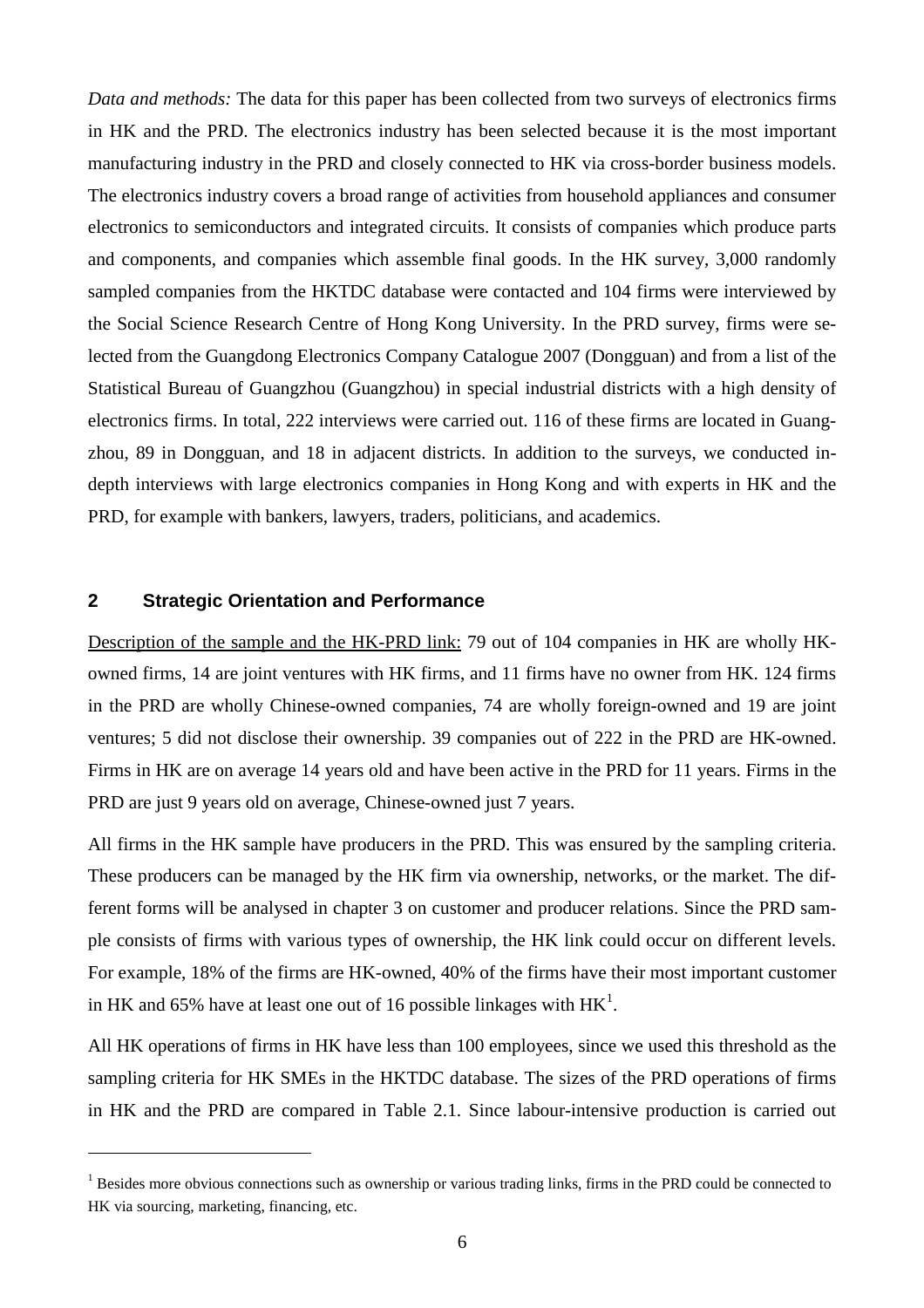there, the employment figures are significantly higher than in HK. Chinese firms in the PRD are significantly smaller than firms with non-Chinese owners. However, most of the larger Chineseowned firms have a HK link which results in the significantly larger size of these firms in comparison to firms without any HK link.

|               | firms           |            | firms in the PRD (n=213) |           |       |                |            |
|---------------|-----------------|------------|--------------------------|-----------|-------|----------------|------------|
| employees     | in HK<br>(n=89) | total      |                          | ownership |       | with           | without HK |
|               |                 |            | <b>Chinese</b>           | НK        | other | <b>HK link</b> | link       |
| 500 and above | 30%             | <b>26%</b> | 13%                      | 47%       | 39%   | 39%            | 4%         |
| $100 - 499$   | 30%             | 38%        | 36%                      | 32%       | 47%   | 38%            | 38%        |
| 1 - 99        | 39%             | 36%        | 52%                      | 21%       | 14%   | 23%            | 58%        |

**Table 2.1: Employees of firms in the PRD** 

Note: Figures may not add up because of rounding in this and all subsequent tables Source: own survey

Industry and market conditions in HK and PRD: In this section we will analyse how the interviewed companies assess the intensity of competition in their market and the predictability of changes in industry conditions, for example price, demand, availability of labour. The results reveal a high degree of competitive pressure and the need for firms to adapt quickly to unforeseen changes.

The overwhelming majority of firms in HK and the PRD are experiencing increasing competition in the market for their main product. At the same time, most firms indicated that their major markets are still growing, with significant differences between HK (51%) and the PRD (67%). Younger firms are more often active in growth markets while older firms may find it more difficult to enter emerging markets.

|                         | firms     | firms in the PRD (n=222) |                |           |       |                |                |  |  |
|-------------------------|-----------|--------------------------|----------------|-----------|-------|----------------|----------------|--|--|
| industry condition      | in HK     | total                    |                | ownership | with  | without        |                |  |  |
|                         | $(n=104)$ |                          | <b>Chinese</b> | НK        | other | <b>HK link</b> | <b>HK link</b> |  |  |
| price                   | 2,8       | 2,9                      | 3,1            | 2,6       | 2,7   | 2,8            | 3,2            |  |  |
| volume                  | 3,0       | 3,0                      | 3,1            | 2,8       | 2,9   | 2,9            | 3,2            |  |  |
| quality requirements    | 1,9       | 2,4                      | 2,6            | 2,2       | 2,4   | 2,3            | 2,6            |  |  |
| delivery times          | 2,0       | 2,2                      | 2,3            | 1,8       | 2,1   | 2,2            | 2,2            |  |  |
| resources/supplies      | 2,3       | 2,6                      | 2,8            | 2,5       | 2,4   | 2,4            | 2,9            |  |  |
| availability of workers | 3,0       | 3,0                      | 3,1            | 2,8       | 2,9   | 3,0            | 3,0            |  |  |
| regulations in PRD      | 3,6       | 3,3                      | 3,4            | 2,9       | 3,2   | 3,2            | 3,4            |  |  |

**Table 2.2: Predictability of changes of industry conditions** 

note: average score on a scale from 1 (very predictable) to 5 (not predictable),

bold figures indicate a significant difference at the 5% level for Chinese- and HK-owned firms

Source: own survey

The companies were asked to assess the predictability of changes for a set of industry conditions. Government regulations in China were said to be the least predictable condition (Table 2.4). The required quality of products and delivery times are apparently easy to predict, while labour supply is less predictable. Price and volume of orders are prone to quite unforeseeable changes. Therefore,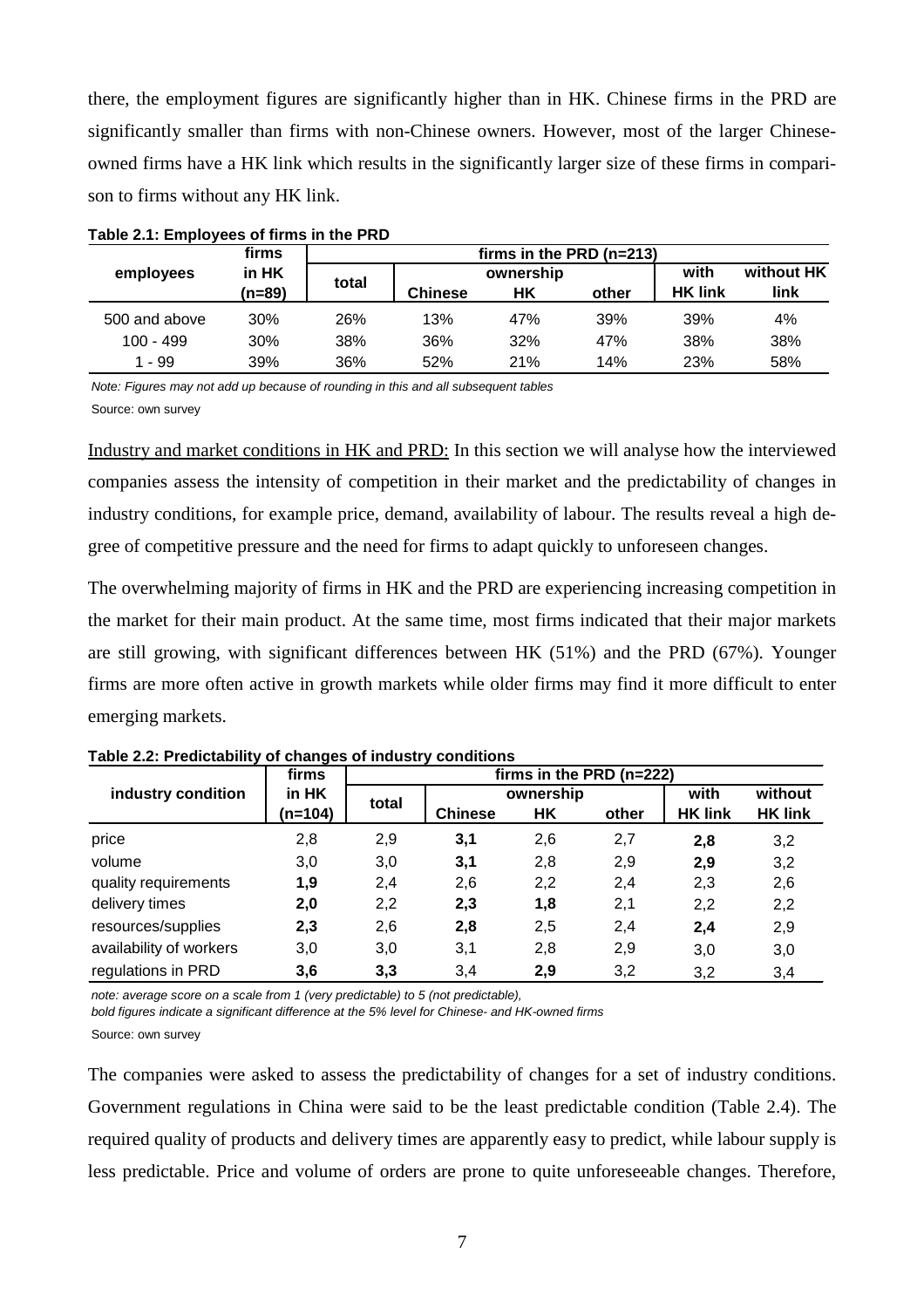firms have to adjust very quickly to these conditions, for example by scaling up their facilities or by increasing efficiency. This is a major reason for the need for agility for firms operating in the PRD.

A comparison between firms in HK and the PRD reveals that being in or connected to HK increases the predictability of industry conditions. Chinese firms in the PRD indicated the lowest overall predictability. A major reason for this result could be the close connection of HK firms to their global customers.

If firms have to expand their production capacity very quickly, workers are the most serious bottleneck. HK-owned firms in the PRD generally find it much easier to expand production capacity than their Chinese counterparts whose most significant problems are finance and expertise for mastering a quick expansion.

Strategic orientation: The firms in both surveys had to choose which of six generic strategic orientations best fits with their company. The results have to be interpreted along with the consideration that HK-owned firms are, on average, more advanced in terms of technological and market development than Chinese firms. Due to long-lasting links to customers on the global scale, HK firms have had much more time to implement advanced and specialised strategies. Within the PRD, foreign-funded and HK-Macau-Taiwan-invested enterprises are carrying out innovation activities more regularly and spend a larger share of their revenue for these activities than Chinese-owned firms (Kroll, Schiller 2008).

|                       |                             | firms in HK |       | firms in the PRD (n=216) |     |       |
|-----------------------|-----------------------------|-------------|-------|--------------------------|-----|-------|
| strategic orientation |                             | $n = 102$   | total | <b>Chinese</b>           | НK  | other |
| innovation            | long-term upgrading         | 36%         | 56%   | 53%                      | 62% | 57%   |
|                       | new brands and trends       | 12%         | 7%    | 5%                       | 8%  | 10%   |
| improvement           | entering niche markets      | 14%         | 3%    | 4%                       | 3%  | 2%    |
|                       | follower of emerging trends | 10%         | 8%    | 11%                      | 5%  | 7%    |
| short-term            | just responding to orders   | 16%         | 12%   | 14%                      | 10% | 7%    |
| orientation           | short-term opportunities    | 13%         | 14%   | 13%                      | 13% | 18%   |

**Table 2.3: Strategic orientation of firms in the HK and PRD surveys** 

Source: own survey

Table 2.6 shows that the strategy mix of firms in HK differs significantly from that of firms in the PRD survey. Firms in the HK survey are using a much more diversified mix of strategies, which is especially reflected by higher shares for new brand introduction and for entering niche markets. The high share of firms with a long-term upgrading strategy in the PRD could reflect the fact that basic technological and marketing capabilities have to be achieved by many recently founded firms there. A short-term orientation is especially relevant for smaller companies in the HK survey.

Informal aspects of firm strategies: The analysis of industry conditions revealed that uncertainty arises, for example, from volatile volumes and prices, and from government regulations. Uncer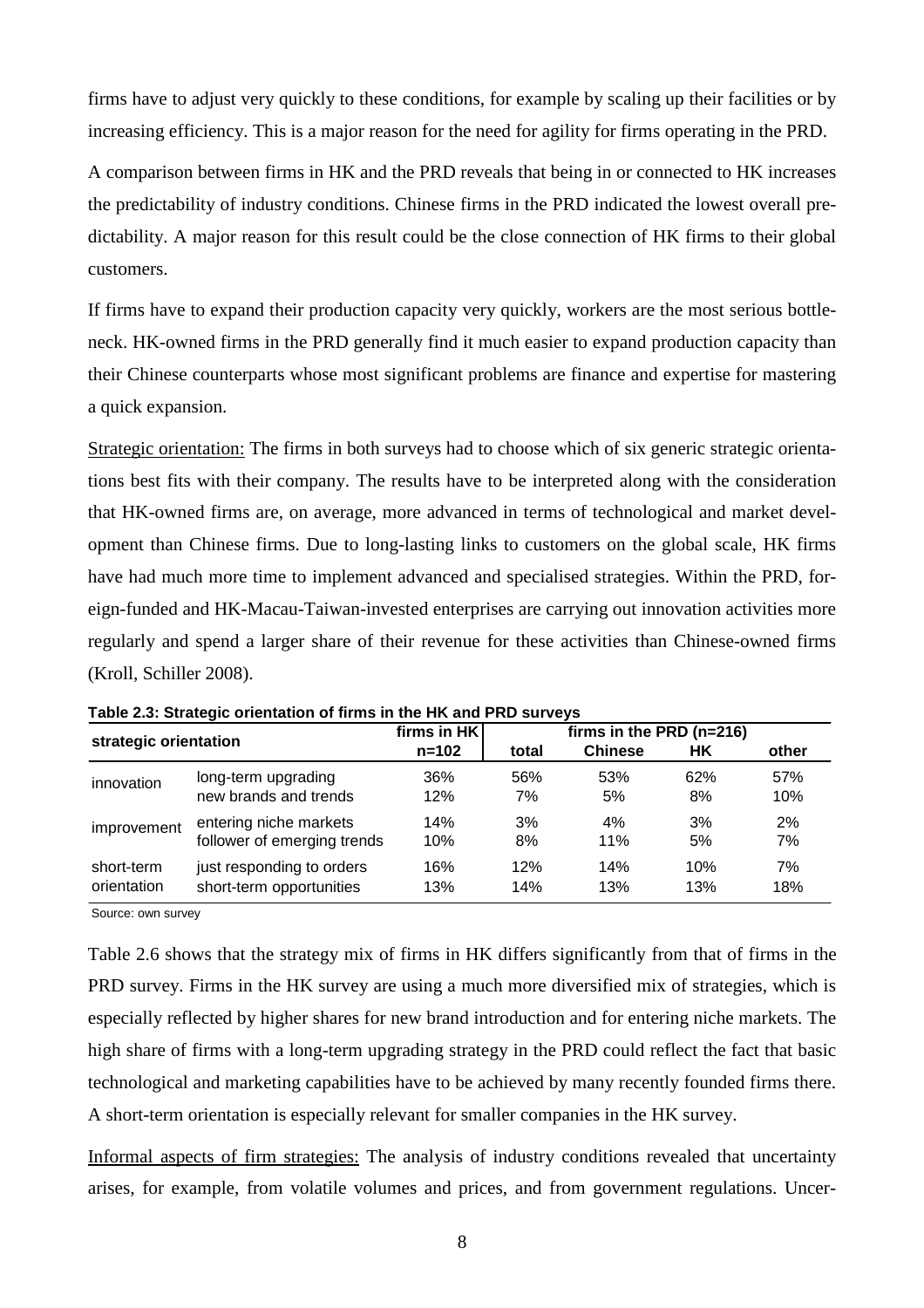tainty can be reduced by strategies that are based on informal governance modes, for example business networks or open-ended contracts. 68% of the firms in HK confirmed that personal networks are more important for doing business in the PRD than in HK, 23% did not see a difference, and only 8% thought that informality is more important in HK.

The reasons for using personal business networks and other forms of informal governance are twofold: on the one hand, they could serve as a substitute for formal governance, since the institutional framework in the PRD is still far less sophisticated than that of Hong Kong and the transition to a market economy is yet incomplete (c.f. World Bank 2006 and Transparency International 2008), nad on the other hand, the barely predictable changes in market conditions and the need to react quickly and flexibly to these changes are making economic transactions more efficient if they are based on a certain degree of informality. If informality is used as an opportunity to increase the flexibility of a firm, it is the indication of an agile business model.

| firms in HK ( $n=104$ )                        | total | founded before | founded in 2001   |
|------------------------------------------------|-------|----------------|-------------------|
|                                                |       | 2001           | or later          |
| to increase the operational flexibility        | 63%   | 62%            | 69%               |
| to respond quickly to customer demands         | 61%   | 60%            | 62%               |
| to substitute for missing laws and regulations | 56%   | 60%-           | $+42%$            |
| to substitute for formal business rules        | 48%   | $54\%$ —       | $\rightarrow$ 31% |
| to reduce risks and uncertainty                | 39%   | 41%            | 35%               |

|  |  | Table 2.4: Reasons for fulfilling business tasks via personal networks in the PRD |
|--|--|-----------------------------------------------------------------------------------|
|--|--|-----------------------------------------------------------------------------------|

note: percentage of 'very important' (1) and 'important' (2) on a scale from 1 (very important) to 5 (not important) Source: own survey

The results in Table 2.4 show that most firms are using personal networks as an opportunity to increase the firm's flexibility and responsiveness. Informality born of necessity is even less important for younger firms due to improvements in the institutional environment. At the same time, the importance of opportunity informality does not decline. We conclude that informality will remain an important element of business strategies in both HK and the PRD.

| Table 2.5: Tasks which are fulfilled via personal relations to government officials in the PRD |  |
|------------------------------------------------------------------------------------------------|--|
| firms in HK ( $n=104$ )                                                                        |  |

| permissions for production/investment  | 56% | expansion of company size         | 34% |
|----------------------------------------|-----|-----------------------------------|-----|
| solving business disputes              | 52% | access to resources               | 31% |
| access to buildings, land              | 51% | financial support from government | 23% |
| sales concessions                      | 49% | access to workers                 | 23% |
| access to business-related information | 36% |                                   |     |

note: percentage of 'very important' (1) and 'important' (2) on a scale from 1 (very important) to 5 (not important) Source: own survey

Personal relations to government officials are especially important for opening new businesses or production facilities in the PRD (Table 2.5). As soon as a production facility has been successfully set up, the need for personal relations to the government decreases significantly. Access to workers or the expansion of existing production facilities is less likely to be realised via informal govern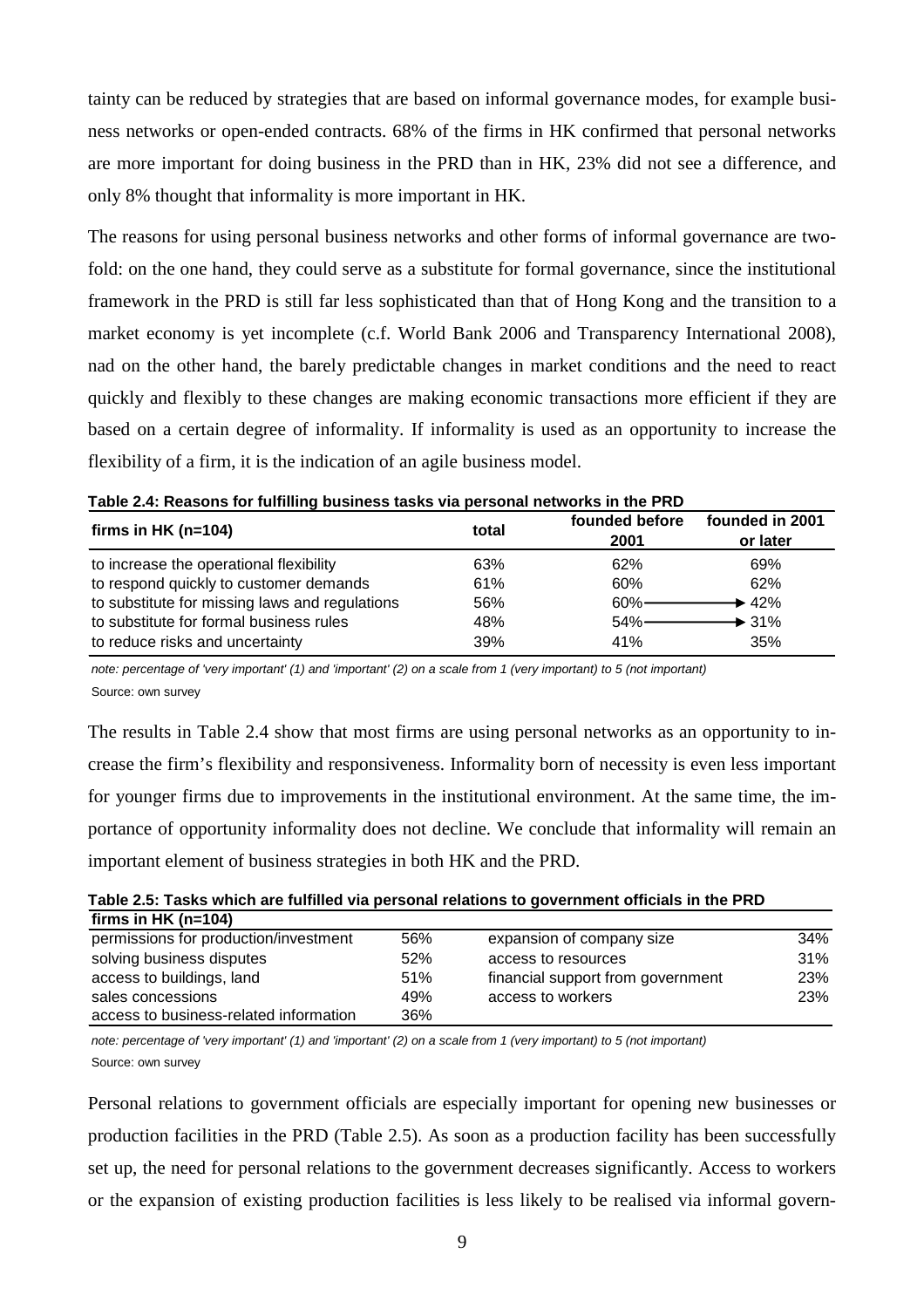ment relations. As mentioned above, personal relations to the government do not necessarily mean corruption or cronyism, but they acknowledge the fact that many official procedures are not yet efficient enough to allow for sufficient flexibility in global markets.

Firms in HK have also been asked to assess the importance of personal networks in the PRD in the future. The results are inconclusive. 39% think that they will be more important, 39% expect less importance. This supports the proposition that informality in the PRD will not disappear over time, even though the business environment is improving. Firms will still capitalise on the opportunity to use informality in accordance with the agile firm model to increase their flexibility.

Performance: This final section of the general overview relates some of the factors that have been discussed above to some rather simple performance measures. We used the average annual growth rate since 2002 for sales and profits. In order to increase the response rate for the questions about performance, we did not ask for the exact figure, but defined four classes: decline  $\langle \langle 0\% \rangle$ , marginal growth  $(0-2\%)$ , modest growth  $(2-10\%)$ , and high growth  $(>10\%)$ . The influence of single factors on performance has to be interpreted with caution since additional explanatory variables might be hidden, for example if larger firms have a better performance than smaller ones, this might be due to the fact that larger firms could realise economies of scale or because they are more often pursuing innovation-oriented strategies. These interrelations can be identified by multiple regression models which are beyond the scope of this paper.

| Table 2.0. Onare Of Hims with high and modest growth by Ownership and Strategic Orientation |       |           |          |          |                       |             |            |  |  |
|---------------------------------------------------------------------------------------------|-------|-----------|----------|----------|-----------------------|-------------|------------|--|--|
|                                                                                             | total | ownership |          |          | strategic orientation |             |            |  |  |
|                                                                                             |       | Chinese   | НK       | other    | innovation            | improvement | short-term |  |  |
| firms in HK ( $n=103$ )                                                                     |       |           |          |          |                       |             |            |  |  |
| sales                                                                                       | 69%   | $\cdots$  | $\cdots$ | $\cdots$ | 80%                   | 74%         | 78%        |  |  |
| profit                                                                                      | 55%   | $\cdots$  | $\cdots$ | $\cdots$ | 59%                   | 60%         | 41%        |  |  |
| firms in the PRD (n=207)                                                                    |       |           |          |          |                       |             |            |  |  |
| sales                                                                                       | 78%   | 76%       | 82%      | 82%      | 86%                   | 71%         | 68%        |  |  |
| profit                                                                                      | 55%   | 49%       | 56%      | 67%      | 64%                   | 36%         | 47%        |  |  |

**Table 2.6: Share of firms with high and modest growth by ownership and strategic orientation** 

note: average annual growth rate since 2002, high >10%, modest 2-10%, marginal 0-2%, decline <0% Source: own survey

The distribution of firms among the growth classes differs significantly between the two samples for sales and profits. Table 2.6 reveals that firms in the PRD realised higher growth rates than firms in HK. The better sales performance in the PRD could be a result of the high ratio of intermediate goods that have to be imported by firms in the PRD which lack sufficient capabilities to produce technologically advanced products themselves.

Firm strategy has a significant impact on sales and profit growth as also shown in Table 2.6 for three summarised strategic orientations. Firms that are actively oriented towards innovation or improvements have a significantly higher rate of growth than firms with a short-term orientation in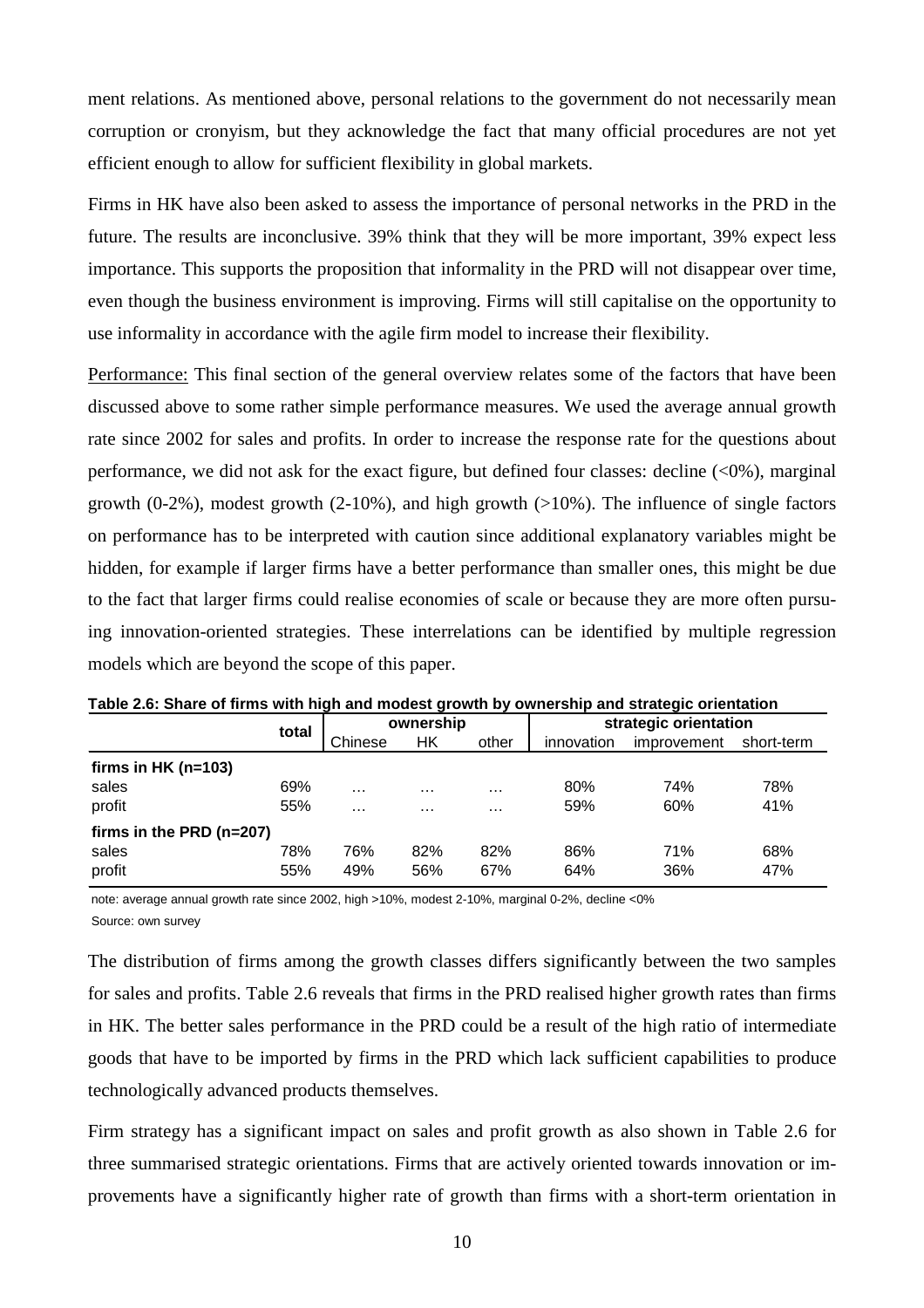both samples. In HK, the majority of short-term-oriented firms realise marginal growth or decline in sales and profits. Firms with improvement strategies perform better in terms of sales than their innovation-oriented counterparts, but profit performance is better for the innovation-oriented companies: This finding confirms that increased efficiency is achieved by innovation. However, innovation-orientation is connected with higher risks. This is documented by a higher rate of declining performance for innovation-oriented firms in comparison to improvement-oriented ones.

The fact that different degrees of upgrading result in good performance can be seen as a reason for the strategic diversity in HK. Many companies are still able to perform well without applying the latest technology and the most radical approaches towards innovation. Therefore, policy initiatives aiming solely at the support of high-tech industries do not fit with the recent situation of the electronics industry in HK. Instead, the fostering of upgrading activities at all technological levels seems to be more appropriate.

High growth rates in the PRD are only reached by innovation-oriented companies. The share of declining performance is even lower for innovation-oriented companies than for the others. Surprisingly, innovation seems to have a more positive effect in the PRD than in HK. Once again, it has to be kept in mind that innovation activities might occur on a different level in the PRD than in HK. Despite the above mentioned political and regulatory risks, the achievement of basic technological capabilities seems to be essential for PRD firms.

A greater efficiency of innovation-oriented growth is documented for firms in the PRD. The difference between innovation- and short-term-oriented firms is larger for profits than for sales. However, it is worth noting that short-term-oriented firms in the PRD are performing better in terms of profit growth than improvement-oriented ones. Apparently, the recent transitory stage of the PRD economy still leaves sufficient opportunities for short-term strategies and for innovation-oriented strategies simultaneously.

If firms in the PRD are compared according to ownership, HK-owned firms are reaching higher sales and profit growth than Chinese firms. Other foreign-funded firms are growing fastest in the PRD. A HK link has a positive influence on sales and profit growth. 81% of firms with a HK link reach modest and high sales growth as opposed to 71% without such a link. In terms of profit growth, the difference is even bigger with 62% to 44%.

#### **3 Customer-Producer Relations**

As firms cannot survive as single units in the globalised world, they are integrated into network structures. A major competitive advantage of the firms in HK and the PRD is the excellent and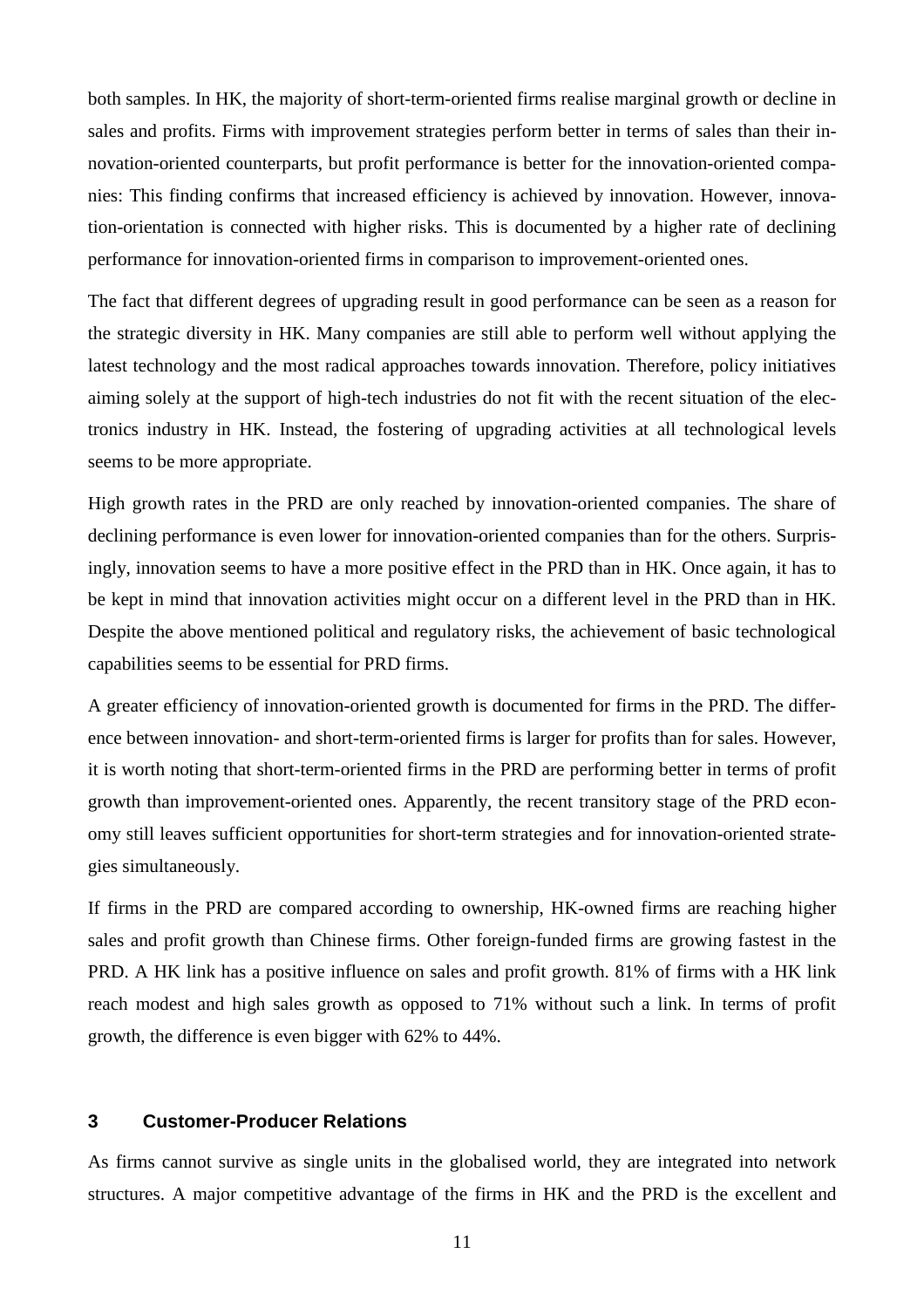well-functioning firm network there. This section seeks to analyse and highlight the special structure of relations between firms and their customers and producers in HK and the PRD production network. Firstly, the spatial distribution of customers and producers will be outlined. Secondly, the organisation of relations to customers and producers will be analysed and finally, the way firms in HK and PRD smooth their relations by informal modes will be examined.

The integration of HK and the PRD into the world economy: The integration into the world economy can be illustrated by examining the spatial distribution of customers and producers. Firms in HK and the PRD were asked to indicate the location of their most important customer and producer. HK firms' most important customers are mainly located in final markets, meaning North America (23%) and Europe (22%). The international embeddedness of firms in HK requires flexibility in terms of speed and creative solutions to compete on the international market.

In contrast, 40% of all firms in the PRD have their most important customer in HK. Final markets of surveyed firms in the PRD (China: 38%, North America and Europe: 23%) differ substantially from the location of their most important customer. This illustrates that firms in HK have an essential role as a customer for products manufactured in the PRD. Firms in HK and the PRD work on different steps in the global value chain system. Only some firms in the PRD take on a position in the global value chain comparable to firms located in HK. Conversely, firms in HK mainly indicated their most important producer to be located in the PRD. Thus, firms in HK indicated that Shenzhen and Dongguan each host 39% of the main producers. In comparison, only 3% of surveyed HK firms' producers are located in Guangzhou.

As the business models connecting firms in HK with Shenzhen and Dongguan are expected to be similar, the PRD survey was conducted in Guangzhou and Dongguan to give a comparison. 41% of the firms in the PRD survey are located in Dongguan and another 53% are located in Guangzhou. Despite the extensive international distribution of customers, the production networks of electronics firms in HK and the PRD are locally concentrated. This could be an essential characteristic for the agility of firms in the PRD.

Modes of organising customer producer relations in HK and the PRD: Firms in HK mainly organise their production in the PRD within their own company (full control). But they could also choose to organise their production in joint ventures (equity cooperation), in which they decide to cooperate with another firm and share the ownership of the production unit. Firms can have a dense cooperation without shared ownership (non-equity cooperation). Cooperation of any type always implies a lot of understanding and trust between firms. Thus, cooperation needs more informal modes to make it work successfully. When firms act on markets, they only have buying and selling agreements without any further cooperation or commitment.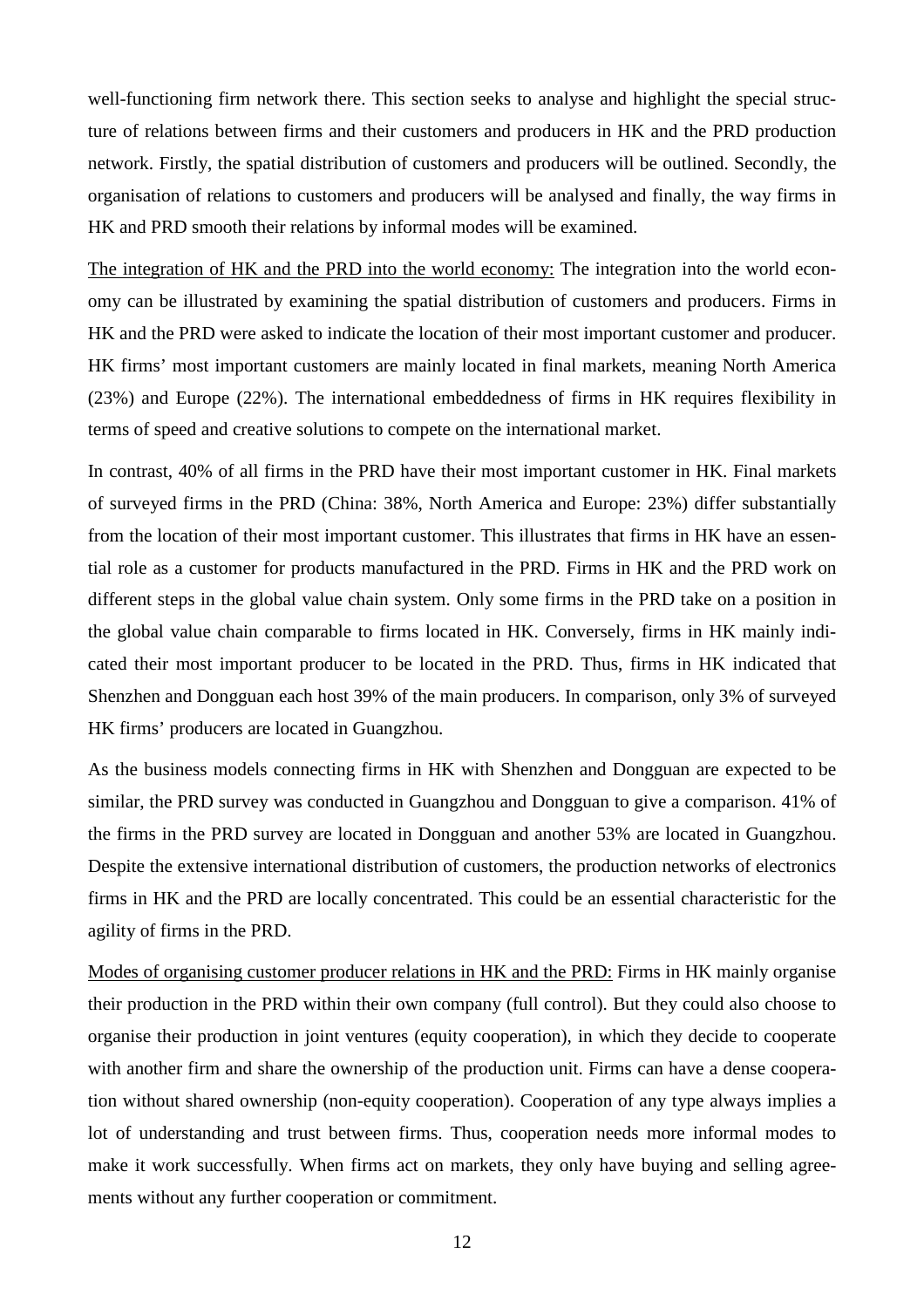55% of all surveyed firms in HK completely control their PRD factories (see Table 3.1). 16% have a joint venture partner and another 16% work in dense cooperation with a PRD-based firm which carries out the production process. In contrast, surveyed firms in HK prefer market-based relations with their global customers (66%). Electronics firms in the PRD survey mainly receive orders from customers in HK (65%). Only 18% of the surveyed firms are affiliates of HK-based firms. Despite over half of all surveyed firms in HK having their own affiliates in the PRD, they only account for a small part of all firms in the PRD. When firms in the PRD survey indicated how they organise their relationship to their most important producer, 65% indicated buying supplies from independent producers.

|          | to most important   | n   | <b>Full</b><br>control<br>(wholly<br>owned<br>affiliate) | <b>Equity</b><br>coopera-<br>tion<br>(e.g. Joint<br>Venture) | Non-<br>equity<br>coopera-<br>tion | <b>Market</b><br>(just<br>placing<br>orders) | sum  |  |  |  |  |
|----------|---------------------|-----|----------------------------------------------------------|--------------------------------------------------------------|------------------------------------|----------------------------------------------|------|--|--|--|--|
| Firms in | customer            | 104 | 2%                                                       | 4%                                                           | 28%                                | 66%                                          | 100% |  |  |  |  |
| HK.      | producer in the PRD | 104 | 55%                                                      | 16%                                                          | 16%                                | 13%                                          | 100% |  |  |  |  |
| Firms in | customer in HK      | 88  | 18%                                                      | 10%                                                          | 7%                                 | 65%                                          | 100% |  |  |  |  |
| the PRD  | producer            | 215 | 9%                                                       | 6%                                                           | 20%                                | 65%                                          | 100% |  |  |  |  |
|          |                     |     |                                                          |                                                              |                                    |                                              |      |  |  |  |  |

**Table 3.1: Organisation of customer and producer relations of firms in HK and the PRD** 

Source: own survey

When firms in HK first moved production to the PRD, the legal environment lacked laws to protect trading processes. Firms based in HK decided to fully own and control plants in the PRD. As laws improved in the PRD, business uncertainty decreased. Our survey shows that firms based in HK obviously started to rethink the organisational modes applied to producers in the PRD.

Analysing the data about how long firms in HK have already worked with their producers in the PRD, a new trend becomes obvious. Only 40% of firms in the HK survey which have worked with their producers for 10 years or less indicated being supplied by a wholly owned plant in the PRD. Instead, firms more often apply equity (17%) or non-equity cooperation (26%) (see Table 3.2). Firms in HK tend to concentrate on brand building, innovation, product development and marketing rather than the extension of their factories. Qualified Chinese firms can take over the role of the most important producer.

| Table 3.2: Organisational form and years of working experience of surveyed firms in HK |  |  |
|----------------------------------------------------------------------------------------|--|--|
|                                                                                        |  |  |

| ີ                      |                 |            |                    |                       |          |
|------------------------|-----------------|------------|--------------------|-----------------------|----------|
|                        | 6 years or less | 7-10 vears | <b>11-16 vears</b> | $17 + \mathrm{years}$ | in total |
| <b>Full control</b>    | 40%             | 47%        | 69%                | 100%                  | 55%      |
| equity cooperation     | 17%             | 16%        | 23%                | 0%                    | 16%      |
| non-equity cooperation | 26%             | 21%        | 4%                 | 0%                    | 16%      |
| market                 | 19%             | 16%        | 4%                 | 0%                    | 13%      |
| total                  | 100%            | 100%       | 100%               | 100%                  | 100%     |

Source: own survey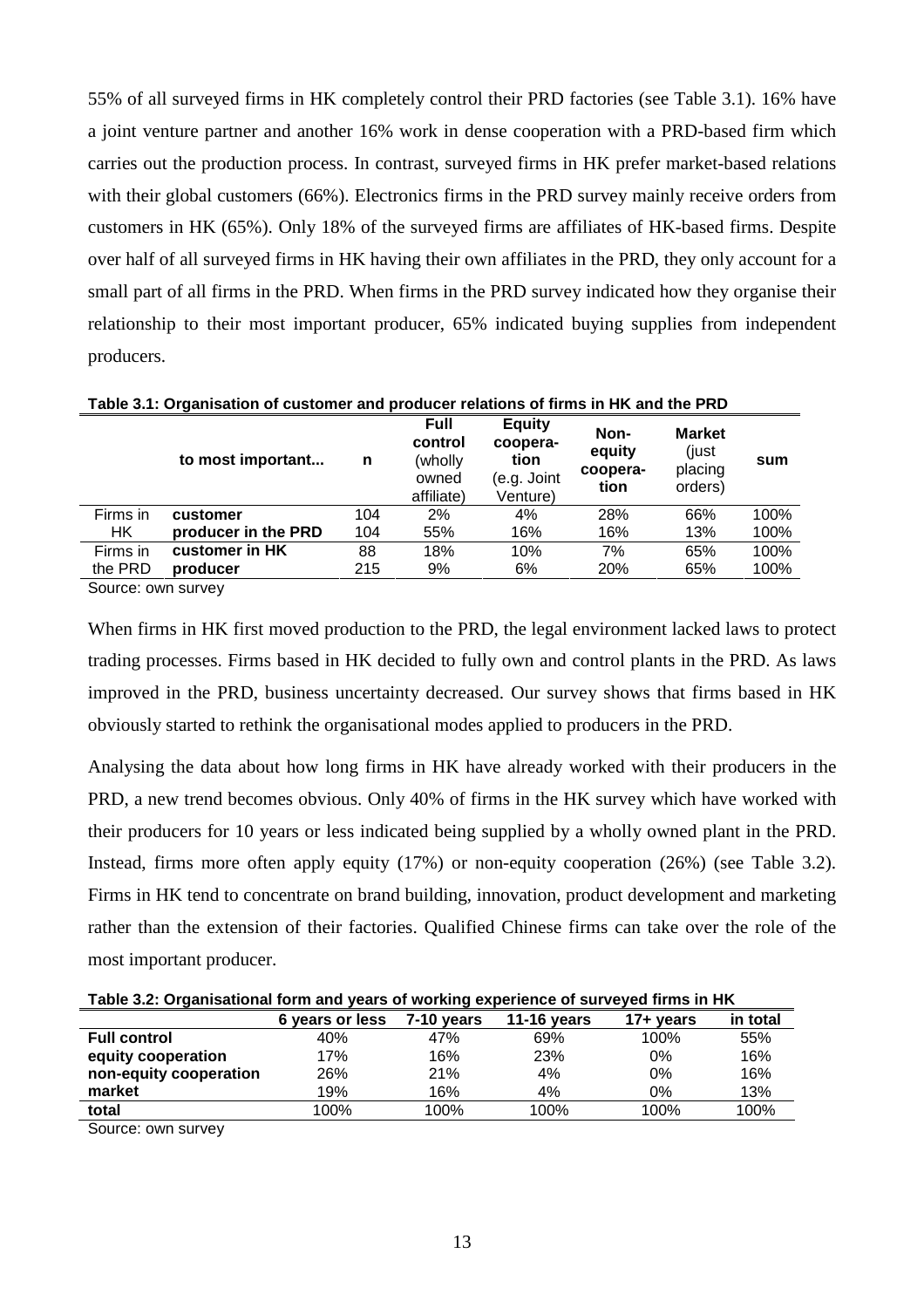Competitive advantages gained by smoothing relations via producer selection: Because firms in HK indicated that cooperation partners in the PRD were becoming more important, the selection criteria for producers were analysed focussing on relations set up after 1997. Surveyed firms in HK ranked the different selection criteria for producers on a scale from (1) very important to (5) not important. An objective selection criterion was expertise. *Expertise* was ranked third in importance for HK firms in selecting producers (2.07). Selecting a producer according to their reputation is also an objective measure, but it carries more informal elements than expertise. A *good reputation* is of second importance when HK firms select producers (2.04). A selection based on *previous experience* and *personal relationships* is very individual/personal and can be taken as an informal mode. Previous experience (2.00) is of highest importance, whereas personal relations (2.48) are only of medium importance. Informal elements seem to be important in selecting producers and ensuring smooth relations, although formal criteria count as well.

|                                         | importance' | correlation  |              |       |  |  |
|-----------------------------------------|-------------|--------------|--------------|-------|--|--|
|                                         |             |              | 3            | 4     |  |  |
| (1) expertise                           | 2.07        | $0.578^{++}$ | $0.662^{++}$ | 0.098 |  |  |
| (2) good experiences in previous busi-  |             |              |              |       |  |  |
| ness                                    | 2.00        |              | $0.575^{++}$ | 0.369 |  |  |
| (3) good reputation                     | 2.04        |              |              | 0.308 |  |  |
| (4) existence of personal relationships | 2.48        |              |              |       |  |  |

| Table 3.3 Criteria of HK firms for selecting their producers in the PRD |  |  |
|-------------------------------------------------------------------------|--|--|
|-------------------------------------------------------------------------|--|--|

 $+$  = The correlation is significant on the level of 0.01

++ = The correlation is significant on the level of 0,05<br><sup>1</sup> mean value, 1 = very important to 5 = not important

Source: own survey

A correlation analysis shows the connectivity between formal and informal modes. If the figure (correlation coefficient) in the matrix in Table 3.3 is close to 1, firms which reported a high importance of one criteria also reported a high importance of another criteria. If the figure is close to 0 no correlation between the criteria can be assumed. It is apparent that firms which ranked expertise (more formal) highly, also very often emphasised the importance of good experiences in previous business (informal) and good reputation (more informal) (correlation 0.578 and 0.662). This leads to the conclusion that firms in the HK survey tend to combine formal and informal criteria to select new producers.

Flexibility in relations: Thus, efficiency of customer producer relations can be measured by the time they need to agree on order details before the production process starts. When customers decide to place an order with an electronics firm in HK, they want to keep the time to negotiate contractual details short as it delays the start of the production process. Table 3.4 shows that firms in HK which cooperate with their customers need only seven days to work out contractual details. When customers' relations are market driven, firms negotiate for about 13 days before the production process can start. After firms in HK have received orders from international customers, they have to negotiate with their producers in the PRD because they need supplies from them. When firms in HK have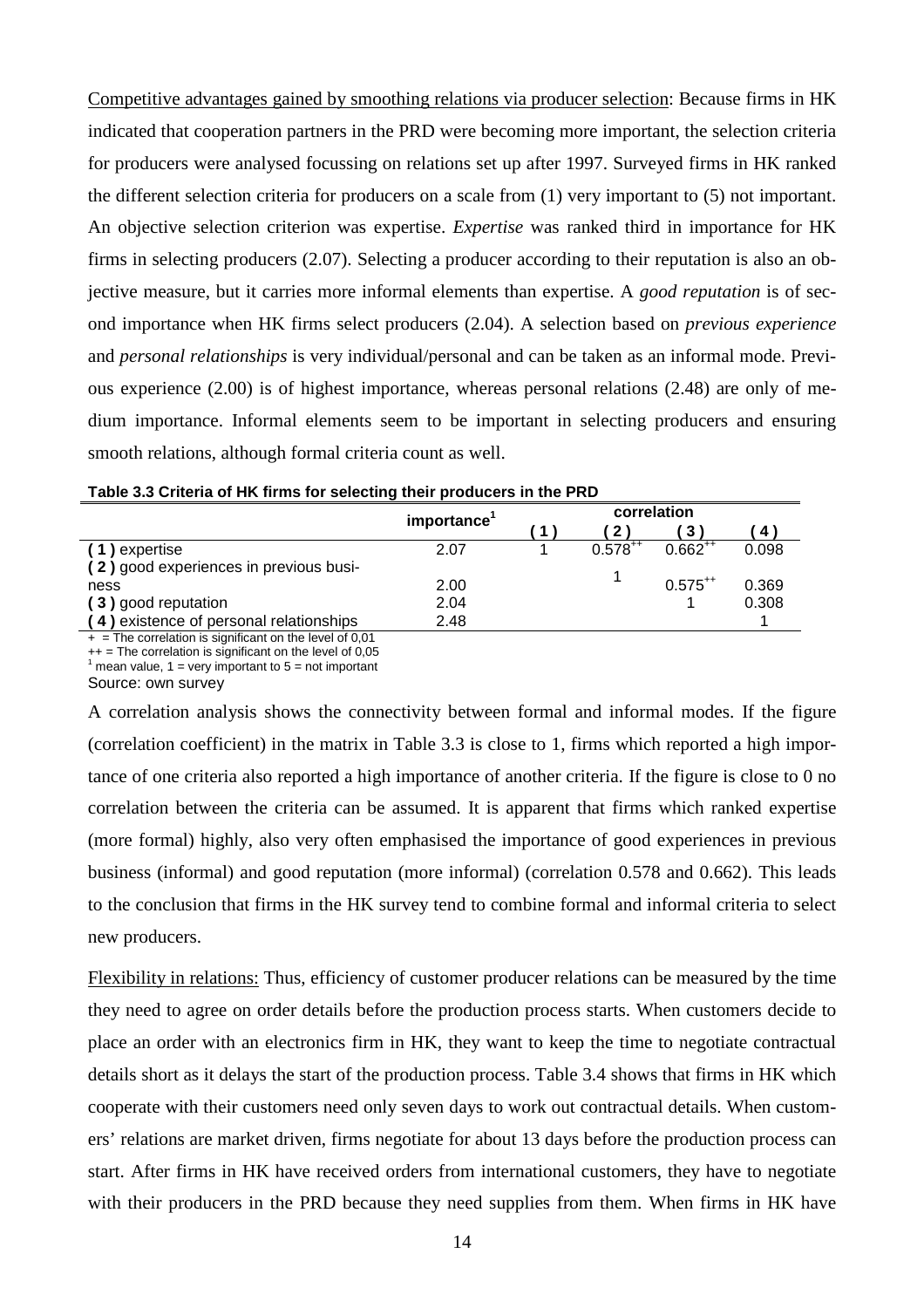their own production sites in the PRD, only two days are necessary to pass on final product specifications or delivery schedules before the production process can start. When firms in HK organise their production in a joint venture, it already takes six days before final details are agreed upon with the management of the joint venture. Firms in HK which have reliable cooperation partners in the PRD only need four days to finalise details. When firms in the HK survey rely on market relations with their producers, it takes them seven days to work out price, delivery time and product quantity and quality before the production process can start.

| organisational form    | $n=76$ | days of negotiation with<br>customers (mean value): | $n = 74$ | days of negotiation with<br>producers (mean value): |
|------------------------|--------|-----------------------------------------------------|----------|-----------------------------------------------------|
| full control           | 2%     | na                                                  | 46%      |                                                     |
| equity cooperation     | $1\%$  | na                                                  | 19%      |                                                     |
| non-equity cooperation | 36%    |                                                     | 22%      |                                                     |
| market                 | 61%    | 13                                                  | 13%      |                                                     |
| total                  | 100%   |                                                     | 100%     |                                                     |

| Table 3.4 Negotiation time with customers and producers |  |  |  |  |  |  |  |
|---------------------------------------------------------|--|--|--|--|--|--|--|
|---------------------------------------------------------|--|--|--|--|--|--|--|

na = not available, sample too small

Source: own survey

Cooperation with customers provides a basis for quicker exchange than market relations, although the majority of firms in HK do not take advantage of cooperation. Cooperation requires more mutual understanding and personal effort to maintain, but it seems to enhance firms' flexibility. There is no doubt that firms having their own production sites minimises the time needed to pass on orders, but reliable producers in non-equity cooperation also reduce the time of negotiation. The advantage of self-owned (sometimes expensive) production sites to maintain flexibility is vanishing.

Dispute resolution: Despite firms selecting their producers carefully and working out appropriate contracts to safeguard trade, disputes can still occur. Dispute resolution can be very formally organised when firms go for litigation. However, firms can also decide on alternative dispute settlement. They might negotiate, mediate or arbitrate with their producers. Negotiation is the most informal mode of solving disputes. When negotiation does not lead to a satisfying result, firms can go for mediation. Mediation is more formal than negotiation, but still provides more informal elements than arbitration. Arbitration can follow mediation or negotiation when no solution is reached. Arbitration is a direct alternative to litigation, but it is confidential and ensures privacy. Its character tends to be less formal than litigation. 45% of the surveyed firms in HK indicated that, until now, they have only used negotiation to settle disputes with producers (see Table 3.5). 11% have used negotiations followed by mediation and 44% reported that they also consider arbitration and litigation for dispute resolution. Nearly half of the firms in HK rely only on informal dispute resolution processes. In contrast, firms surveyed in the PRD more often negotiate only with their producers (62%). Another 27% move on to mediation when disputes occur. Only a few firms go for arbitration and litigation with their producers. Firms in the PRD keep very strictly to negotiation only. This can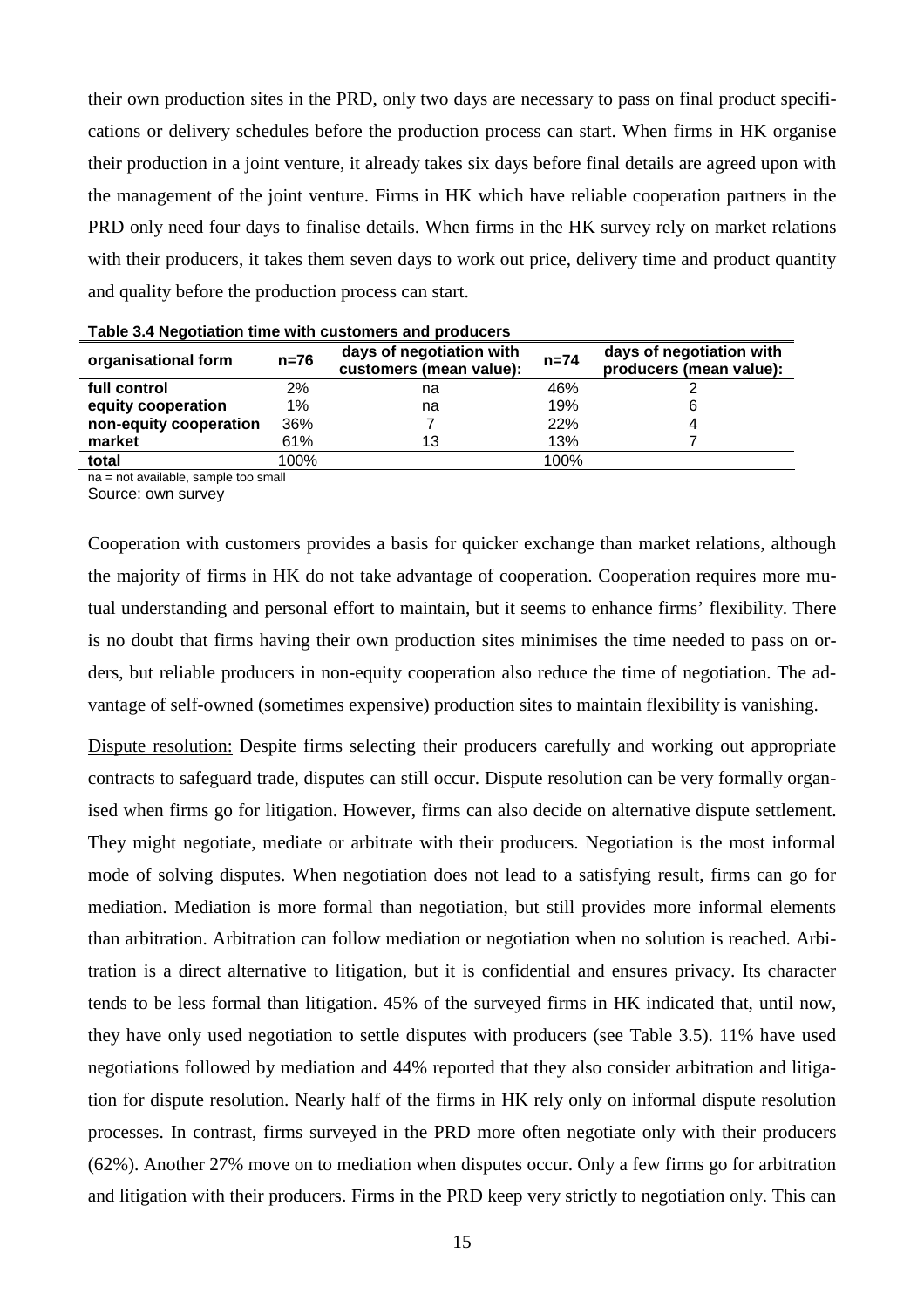be explained by the lack of quality and reliability of the Chinese court system. Firms are forced to solve conflicts informally amongst themselves.

|                                                    | firms in HK | firms in the PRD |  |  |  |  |  |
|----------------------------------------------------|-------------|------------------|--|--|--|--|--|
| negotiation only                                   | 45%         | 62%              |  |  |  |  |  |
| negotiation and mediation                          | 11%         | 27%              |  |  |  |  |  |
| negotiation, mediation, arbitration and letigation | 44%         | 11%              |  |  |  |  |  |
| total                                              | 100%        | 100%             |  |  |  |  |  |

|  | Table 3.5 Modes of dispute resolution of firms in HK and the PRD |
|--|------------------------------------------------------------------|
|  |                                                                  |

Source: own survey

The survey in HK shows that a functional legal system encourages more firms to find the appropriate dispute resolution process. Although HK firms can use courts, most firms still prefer negotiation as an informal mode of solving disputes, because in many cases this is more appropriate. Negotiation is quick and often cheaper in comparison to taking the dispute to court. Negotiation relies on good will to reach an agreement confidentially. This increases the probability of staying with the reached agreement later on, even if it is not legally binding. But if negotiation fails, at least half of the firms surveyed in HK move on and use the entire spectrum of dispute resolution mechanisms to solve disputes. They tend to use formal and informal modes of dispute resolution at the same time. This makes them flexible while providing the chance to choose the appropriate mode of solving disputes.

#### **4 Role of Agility for Innovation**

To cope with intensified competition, firms operating in HK and the PRD are encouraged to engage in more innovation activities. According to the Oslo Manual from the OECD, innovation refers to the implementation of a new or significantly improved product, process, marketing method or organisational method in business practices, workplace organisation or external relations (OECD 2005). Innovation activities, however, normally require long-term capital investment and the innovation outcomes usually involve a high degree of uncertainty and risk. The agility concept is expected to play an important role not only in allowing rapid adjustments to market volatility and to great changes in market needs, but also in aiding the new innovation operations of firms in HK and the PRD. Agility, as mentioned in the introduction, refers to adequate combinations of informality and flexibility in business operation. It is expected that firms' operational flexibility will be increased by applying adequate informal business practices in organising complicated innovation activities in several different areas. This chapter will first briefly introduce the possible alternatives for integrating agility into innovation activities. Following that, we will go through different aspects of innovation, such as sourcing innovation-related information, governing overall innovation activities, deciding on innovation partners and protecting innovation outcomes to clarify the agility model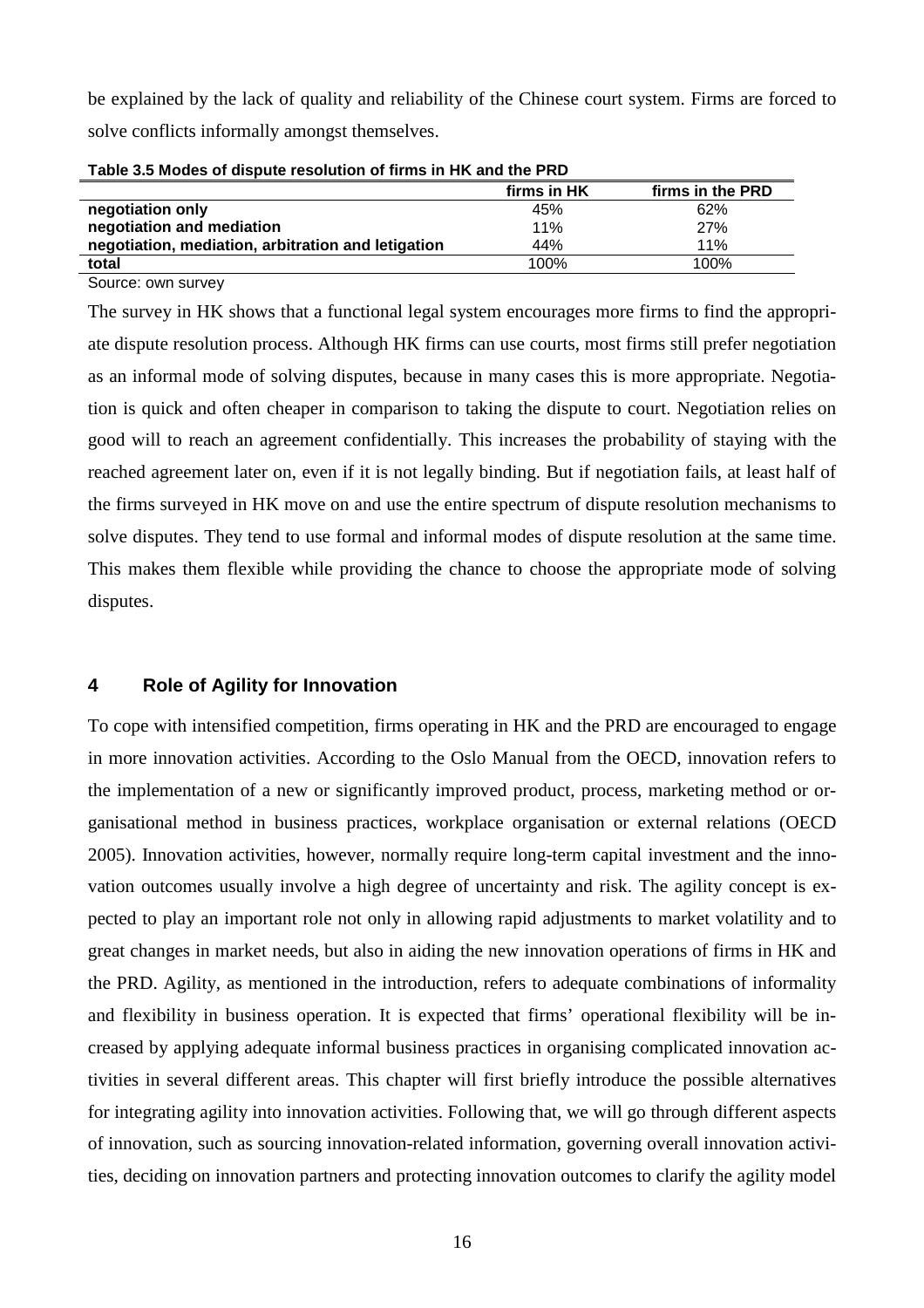applied by firms in HK and the PRD. Finally, we will analyse whether more "agility in innovation" indeed leads to better business performance of firms.





#### Source: own draft

Alternatives for realising "agility in innovation": Two possible alternatives for realising "agility in innovation" are sketched in Figure 4.1. Firstly, firms can try to utilise their own advantages and economic powers to flexibly rearrange and allocate necessary resources for innovation internally or directly over markets. As a second alternative, firms may gain more behavioural flexibility indirectly via their stable relationships with relatively powerful cooperation partners for innovation. Stable relationships make it easier for companies to profit from their partners' large behavioural scope in rearranging human and financing capital and acquiring, for example, essential technologies, either over markets or within their own hierarchical governance structures. Such relationships go beyond formal contractual arrangements and can be supported by several different kinds of informal factors, such as family ties, personal relationships, investor relationships, long-term business relations and established reputations of firms. Noteworthy is that the first alternative might be more advantageous for relatively large companies with strong market power. In the case of HK and the PRD, where SMEs are much more prevalent, the second alternative should be more relevant.

Integrating agility in innovation in HK and the PRD: Before clarifying how informal factors are applied in different aspects of innovation by firms in HK and the PRD, innovation types carried out by them should be identified. As shown in Table 4.1, the product innovation is assessed with the highest importance among all four different innovation types by firms in HK and in the PRD.

Behind product innovation, technological advancements, which may only be realised in the long term, are normally required. In addition, product innovation involves several business operations from procurement, R&D, and production to marketing and logistics. This again increases the execution complication and time requirement for carrying out product innovation. Therefore, in order to be still able to rapidly cope with high market volatility and preference changes of customers, opera-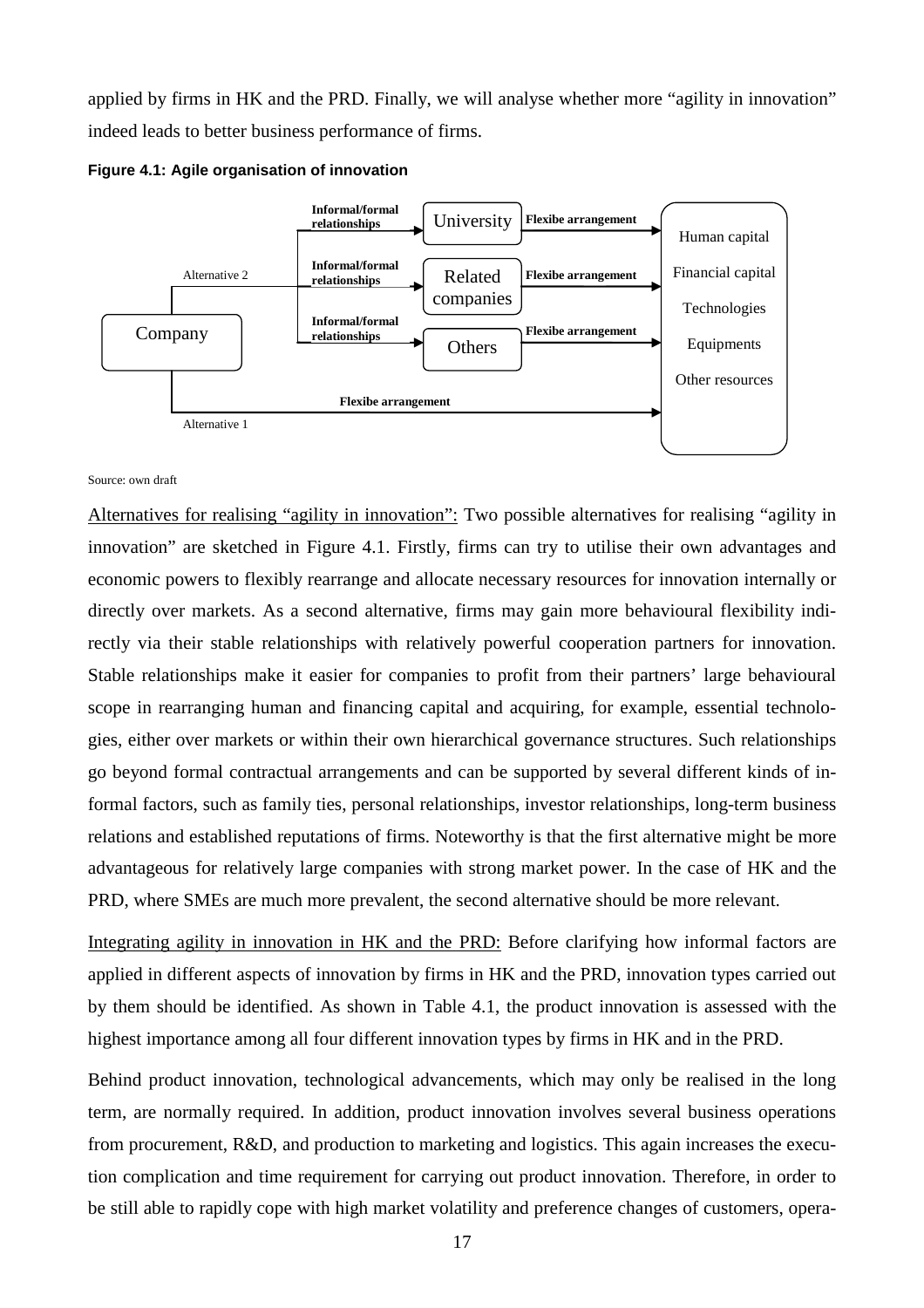tional flexibility is indeed of substantial importance for firms in HK and the PRD. Firms in HK, however, have long been well known for their high operational flexibility. Their experiences of agility in low-tech production may help to reduce the requirements upon them to adjust production processes to better integrate agility into new innovation operations. In contrast, firms in the PRD may need to make greater changes in this regard. This is also reflected in the relatively high importance of process innovation for firms in the PRD, compared to that for firms in HK.

| Innovation type $\langle$ average importance <sup>1)</sup> | Firms in HK | Firms in $PRD^{2}$ |          |                 |  |  |
|------------------------------------------------------------|-------------|--------------------|----------|-----------------|--|--|
|                                                            | $n = 90$    | Total              | CN-owned | <b>HK-owned</b> |  |  |
|                                                            |             | $n = 155$          | n=82     | $n = 29$        |  |  |
| Product innovation                                         | 1.8         | 1.4(138)           | 1.3(73)  | 1.4(24)         |  |  |
| Process innovation                                         | 2.4         | 1.6(143)           | 1.6(75)  | 1.5(26)         |  |  |
| Organisational innovation                                  | 2.9         | 2.5(127)           | 2.7(66)  | 2.2(24)         |  |  |
| Marketing innovation                                       | 2.4         | 2.3(129)           | 2.3(67)  | 2.3(24)         |  |  |

#### **Table 4.1: Importance of different innovation types<sup>2</sup>**

Note: 1) mean value, 1-very important, 5-not important

2) figures in brackets refer to the number of firms applying the corresponding innovation type.

Source: own survey

 $\overline{a}$ 

Long-term business relationships substantial for absorbing information sourced externally: The informal practices of firms in HK and the PRD used to increase their innovation flexibility is analysed at first with respect to sourcing innovation-related information. Our survey results show that both internal and external sources are used by firms in HK and the PRD. It is in line with our expectation that firms in HK and the PRD may not be economically powerful enough to rely only on their own engagement in sourcing innovation-related information. In contrast, utilising the great scope of innovation capabilities of external sources for innovation may be more advantageous for increasing their innovation flexibility (alternative 2 in Figure 4.1).

To explore the role of informal factors for innovation, firms in the PRD were asked to assess the importance of 8 factors for efficiently absorbing the information sourced externally (Table 4.2)<sup>3</sup>. Four informal, one semi-informal, and three formal criteria were considered. "Few contractual constraints" was deemed by a moderate share of firms to be very important or important, implying that firms tend not to cover every step of external sourcing by formal rules. The incomplete contracts should be advantageous for firms' behavioural flexibility in this regard. In addition, "long-term business experiences" was seen to be very important or important by the second largest share of firms, while equal degrees of importance were assigned by the three smallest shares of firms to the

 $2$  Innovative firms in PRD were asked only to evaluate the importance of innovation types actually undertaken, while innovative firms in HK had to assess the importance for all four innovation types, based on the assumption that innovative HK-firms may engage more or less in all four types of innovation considered.

 $3$  We only considered the behaviour of firms in the PRD in this regard, based on the assumption that external sources are especially relevant for firms in the PRD to compensate for their relatively low technological capabilities.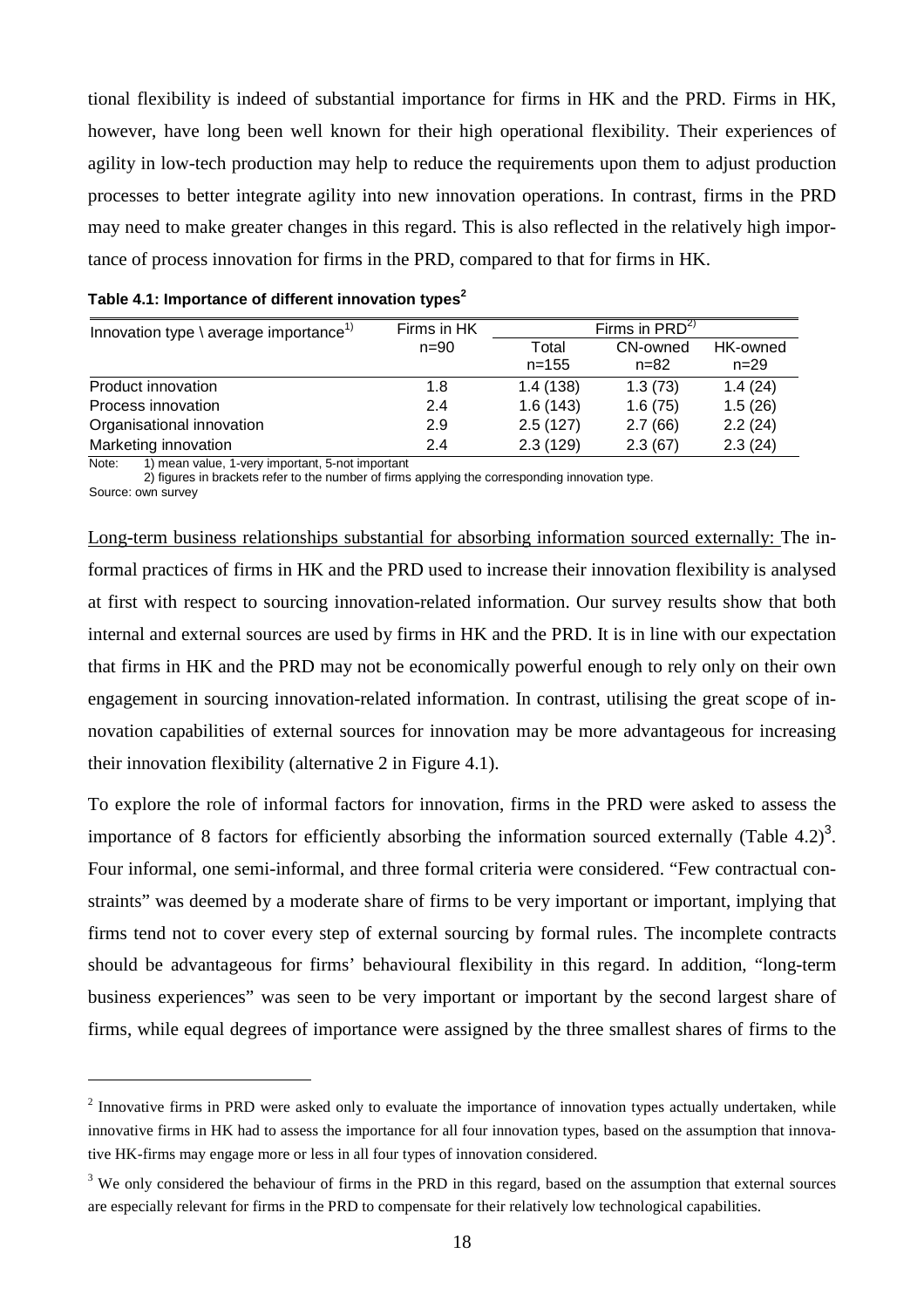other three informal factors considered. This implies that not all informal relationships are seen as equally relevant for firms for enhancing their flexibility with respect to sourcing innovation-related information. The specific requirements of innovation on substantial capital investment and the inherently high risks may be the driving forces behind such differentiation. "Long-term business relationships" would help to build subtle mutual trust between firms involved, which can, in turn, informally discipline the opportunistic behaviour of firms and reduce uncertainties facing innovative firms. In contrast, "spatial proximity", "cultural similarity" and "pure personal ties" may also help to reduce interaction difficulties between firms involved, but the potential effects may not be strong enough for firms to establish mutual trust needed for innovation activities.

**Table 4.2: Criteria for efficient absorption of external knowledge – firms in the PRD** 

| $n = 106$           |     | (2) | ′3) | '4) | (5) | (6) |     | (8) |
|---------------------|-----|-----|-----|-----|-----|-----|-----|-----|
| 1 very important    | 28% | 9%  | 6%  | 3%  | 21% | 19% | 21% | 9%  |
| 2 important         | 31% | 9%  | 12% | 8%  | 27% | 23% | 14% | 15% |
| 3 some importance   | 28% | 30% | 32% | 23% | 23% | 28% | 26% | 27% |
| 4 little importance | 6%  | 19% | 13% | 15% | 9%  | 11% | 10% | 14% |
| 5 not important     | 7%  | 33% | 37% | 52% | 21% | 19% | 28% | 34% |

Note: informal criteria: (2) spatial proximity, (3) cultural similarity, (4) personal relationships with external sources, (5) long-term business experiences, semi-formal criterion: (8) few contractual constraints, formal criteria: (1) own innovation gap between firms and their external sources, (6) personnel supports of external sources, (7)"financial support of external sources Source: own survey

Reputation, expertise and business experiences most relevant for partner selection: The agility in innovation can be further analysed with respect to overall organisation of innovation processes. For firms in HK, all four organisational forms – "own R&D", "cooperation innovation", "reverse engineering" and "direct acquisition" are of similar importance, while the importance of a firm's own R&D is clearly of higher importance than the other three organisational modes for firms in the PRD. However, cooperation innovation still plays an important role in the case of the PRD. It indicates that firms in HK and the PRD depend on their own activities and external expertise to organise innovation activities. This result reinforces the high relevance of alternative 2 (Figure 4.1) for agility in innovation in HK and the PRD.

Whether innovation cooperation may lead to successful innovation outcomes, who the cooperation partner is and whether cooperation relationships can be maintained relatively stably all play substantially important roles. To explore the relevance of informal practice for innovation flexibility in this regard, firms in HK were asked to assess the importance of six informal factors and one formal factor. We found that the criteria "good reputation of the partners", "partners' expertise" and "good experiences in previous business" were deemed to be very important or important by the three largest shares of firms (Table 4.3). In contrast, "existence of personal relationships", "to get along well with local workers/suppliers", and "to get along well with public officials" were assigned the same degree of importance by much fewer firms. "Required by Chinese laws", as the only formal factor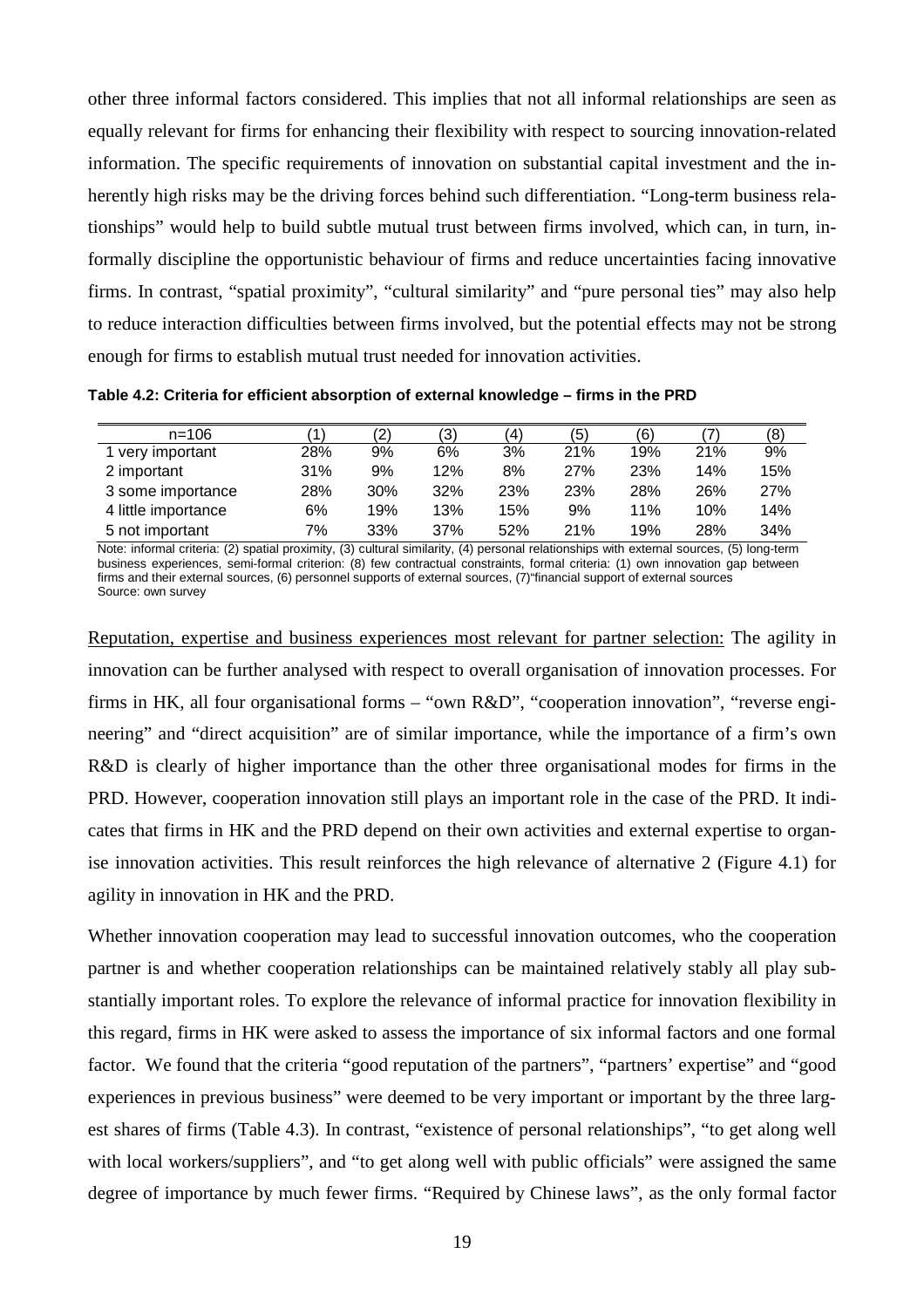considered, was the least important reason for firms in HK to engage in innovation cooperation with certain partners in the PRD. The low importance of this formal factor indicates that business operation in the PRD is now less constrained by formal regulations, while the differing importance between various informal factors for deciding on cooperation partners may again be attributed to the specific long-term characteristics of innovation activities and different potential influences of different informal factors on partners' behaviour as perceived by firms in HK.

| $n = 51$            | required |     | expertise business reputation<br>by CN law of partner experience of partner |            | personal<br>ties | get along<br>w/workers/<br>suppliers | get along w/<br>public<br>officials |
|---------------------|----------|-----|-----------------------------------------------------------------------------|------------|------------------|--------------------------------------|-------------------------------------|
| 1 very important    | 4%       | 37% | 35%                                                                         | 31%        | 4%               | 4%                                   | 4%                                  |
| 2 important         | 2%       | 29% | 31%                                                                         | 41%        | <b>26%</b>       | <b>24%</b>                           | 12%                                 |
| 3 some importance   | 16%      | 22% | 26%                                                                         | <b>20%</b> | 30%              | 30%                                  | 22%                                 |
| 4 little importance | 12%      | 8%  | 6%                                                                          | 4%         | 16%              | 12%                                  | 14%                                 |
| 5 not important     | 67%      | 4%  | 2%                                                                          | 4%         | 26%              | 31%                                  | 49%                                 |

**Table 4.3: Criteria for selecting innovation partners in the PRD – firms in HK** 

Source: own survey

Formal rules and legal actions more relevant for protecting innovative outcomes: Firms engaging in innovation activities aim to realise valuable innovation outcomes. We examined how firms act towards the risks of product piracy in order to learn more about the role of informal and formal factors for securing innovation rents of firms. We found that firms both in HK and in the PRD would prefer cheaper innovation projects due to the existing risks of product piracy and imitation, but they would not lower their innovation efforts in general. Most of the responding firms tend to rely on more formal factors, such as "locations with better legal system" for the case of HK (28%) and "apply for IP" for the case of the PRD (75%) in order to protect their products from piracy or imitation. The preference for formal institutions over informal ones can also be recognised in the relatively high popularity of "more comprehensive contracts with partners" in both cases (22% for HK, 16%) for the PRD), and in the extremely low popularity of "choosing members of personal networks as partners" for the case of the PRD (4%). Noteworthy is that the latter is chosen by a higher share of firms in HK (14%). This can possibly be attributed to the stronger stability of personal networks of firms in HK, to which long-term business relationships and working experiences have contributed.

Our analysis does not only clarify the integration of agility into innovation in HK and the PRD. We also found that applying some informal factors such as "reputation", "expertise" and "long-term business experiences" in innovation activities is indeed advantageous for the sales performance of firms in HK. In contrast, such positive effects can not be found in case of the PRD. The extensive business networks and business experiences of firms in HK may be one of the reasons for greater effectivity in turning the positive effects of informal practice into increased operational flexibility and further improvements in business performance.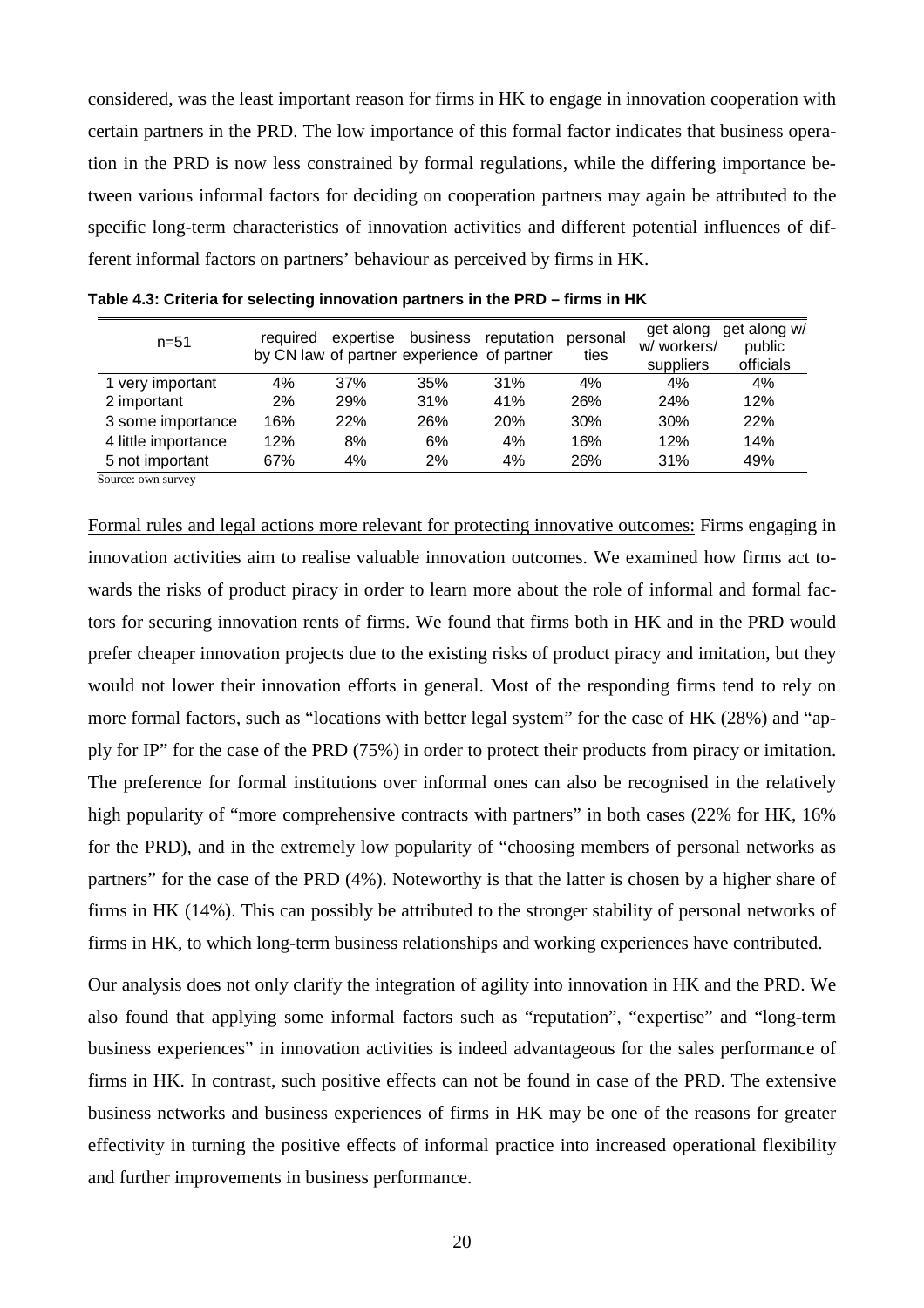### **5 Recommendations**

We have derived recommendations for action from the results presented above that might help HK SMEs to *strengthen the agile firm model* and to *improve their competitiveness*.

#### *Actions to strengthen the agile firm model*

- *1. Capitalise on cross-border business activities in an innovative way*: Firms in HK and the PRD still gain a significant advantage from cross-border business relations with or via HK, for example due to better market access, a more intimate knowledge of global demand, or a sophisticated set of financial and other business-related services. HK firms should continue to capitalise on the opportunities of their intermediary role in the future.
- *2. Use informal strategies as an opportunity*: Many firms view informality as an inferior business strategy when compared with highly formalised ways of doing business in Western economies. However, our results suggest that informality is an opportunity to increase flexibility and responsiveness, even if business environments are improving and formal ways of doing business are becoming more feasible.
- *3. Improve predictability of changing market conditions*: The need to quickly adjust production processes often arises from difficulties in predicting changes in market conditions. HK firms have an edge over their competitors in this respect. HK firms should closely interact with global customers and open additional informal communication channels to increase the efficiency of formal forecasting systems.
- *4. Transform the organisation of customer-producer relations:* A wholly-owned production plant in the PRD is still efficient, but close cooperation with Chinese producers turned out to be a more flexible alternative. Firms in HK should concentrate on their competitive advantage (product quality, marketing, innovativeness) and further outsource mass production to reliable partners in the PRD.
- *5. Combine formal and informal when selecting a production partner in the PRD:* Informal modes, such as personal contacts, are a reliable and quick way to select producers. However, firms in HK should also pay attention to objective measurements such as expertise and quality. Thus, we recommend that firms in HK establish an efficient selecting and recruitment system for producers to ensure high quality and flexibility in their production processes.
- *6. Prefer using semi-formal but reliable modes of dispute resolution, for example arbitration*: Negotiation and mediation seem to be initial steps and promise quick solutions, but they do not generate enforceable legal titles. Firms should thus consider using arbitration more frequently.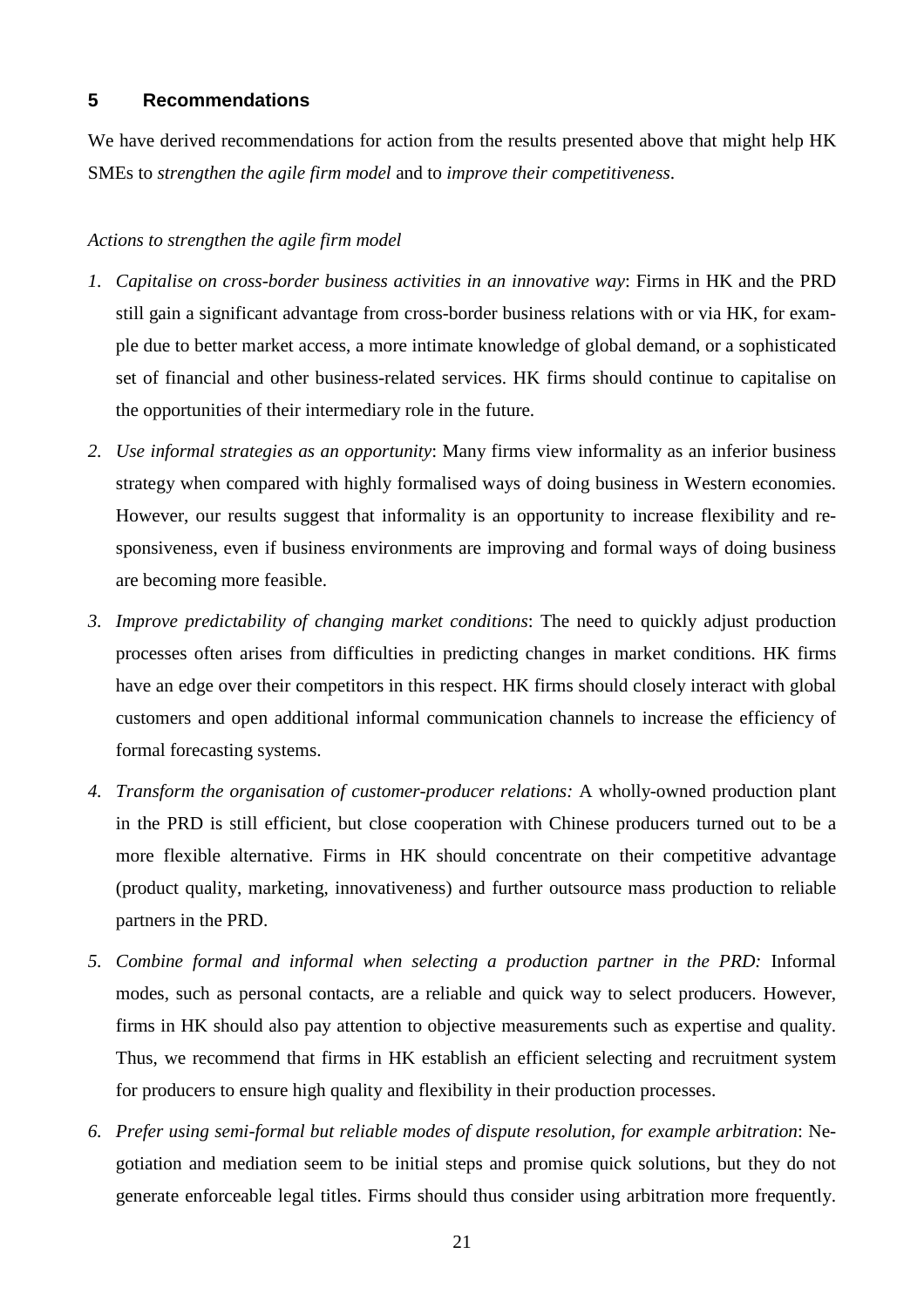This semi-formal mode of dispute resolution is more discrete than going to court, but ends with an enforceable title. Legal services in the field of arbitration are another advantage of HK.

#### *Actions to improve competitiveness in addition to being agile*

- *7. Sustain operational flexibility while carrying out innovation activities:* With intensified competition, firms in HK and the PRD are forced to innovate in order to gain an additional advantage over their competitors on the global market. It is often argued that innovation, which normally requires long-term capital investment, may deteriorate HK firms' traditional comparative advantage in flexibly and rapid reaction to market requirements from both producer as well as customer sides. Our analysis shows that an adequate application of informal factors in different aspects of innovation activities may increase firms' operational flexibility and therefore be crucial for firms both in HK and in the PRD to cope with the intensified competition and aggravated market volatility in the future. Moreover, our analysis finds that not all informal factors are of the same importance for realising "agility in innovation".
- *8. Implement appropriate upgrading strategies*: Upgrading of the recent cross-border business model is not restricted to emerging high-tech sectors or to radical technological innovations. The recent business environment also rewards building up basic technological capabilities by using appropriate technologies. The use of these technologies is especially promising if it is combined with innovative organisational or marketing models. The co-existence of different strategic orientations might even be an advantage during the transition of the PRD, since such a diversification reduces risks.
- *9. Organise innovation processes more flexibly via informal arrangements:* The flexibility of innovation activities may be increased by informal, but quality-related factors such as "long-term business relationships", "partners or information providers' reputation" and their "expertise", instead of relying mainly on family ties or pure personal relationships. In addition, the findings on the relatively high importance of formal institutions for protecting innovation outcomes suggests that innovative firms in HK and the PRD should not neglect the legal protection warranted by formal rules.
- *10. Use adequate sources for innovation-related information:* Adequate combinations of informal practices in sourcing innovation-related information are expected to be highly relevant for firms in HK and the PRD in order to remain competitive in the global market. Critical factors identified by our study are trusted relations to reliable innovation partners which are supported by legal safeguards for innovation outcomes as provided by the legal system in HK.